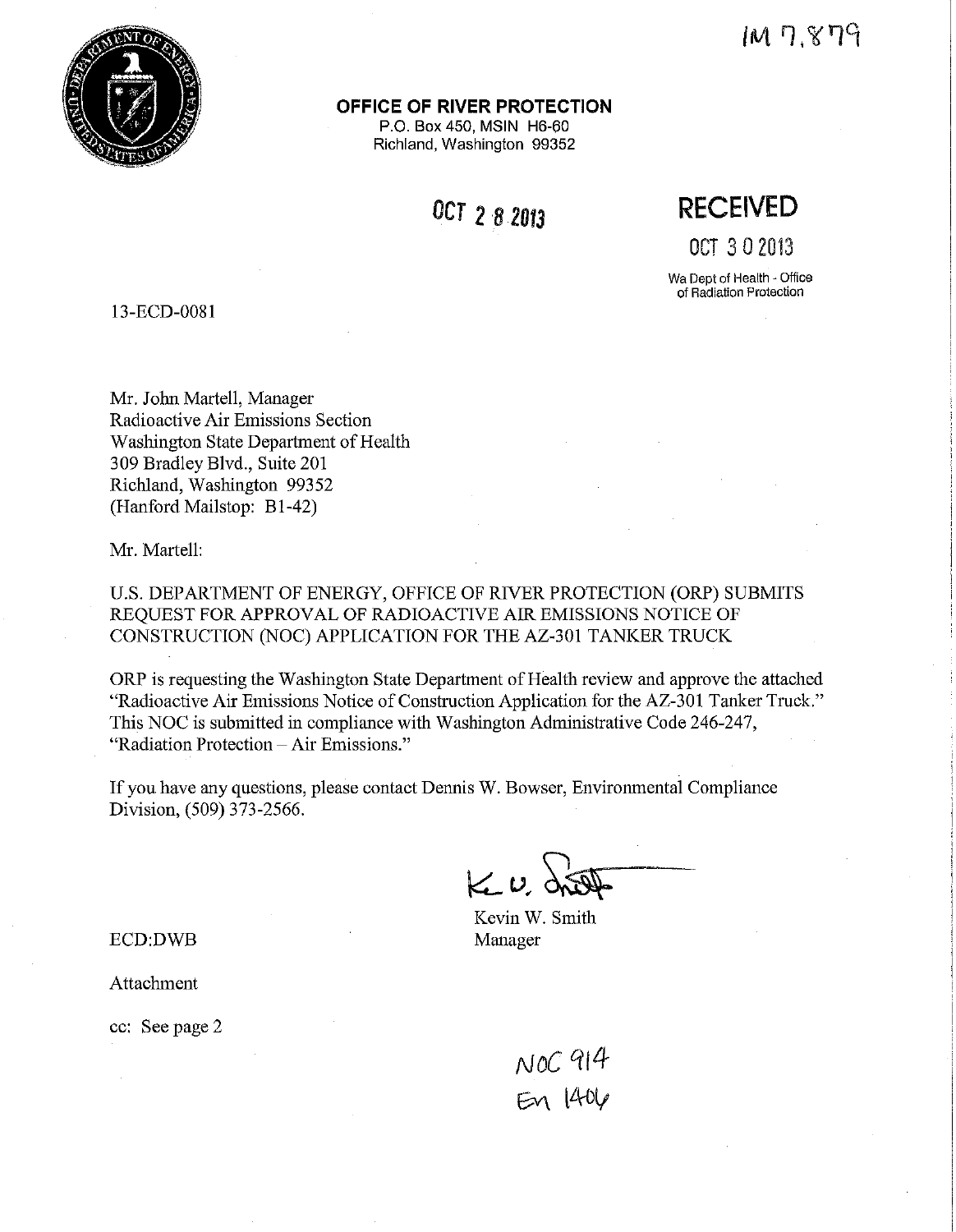Mr. John Martell 13-ECD-0081

L. L. Penn, WRPS B. P. Rumburg, WRPS

Administrative Record BNI Correspondence

Environmental Portal, LMSI WRPS Correspondence

R. Jim, YN

cc w/attach: L. Bostic, BNI B. G. Erlandson, BNI J. Cox, CTUIR S. Harris, CTUIR K. A. Conaway, Ecology P. M. Gent, Ecology J. A. Hedges, Ecology D. Zhen, EPA (Region 10, Seattle) R. H. Anderson, MSA T. G. Beam, MSA G. Bohnee, NPT K. Niles, Oregon Energy D.R. Hildebrand, RL D. E. Jackson, RL J. W. Schmidt, WDOH R. M. Allen, WRPS S. E. Killoy, WRPS

-2- OCT 2 *8 2013*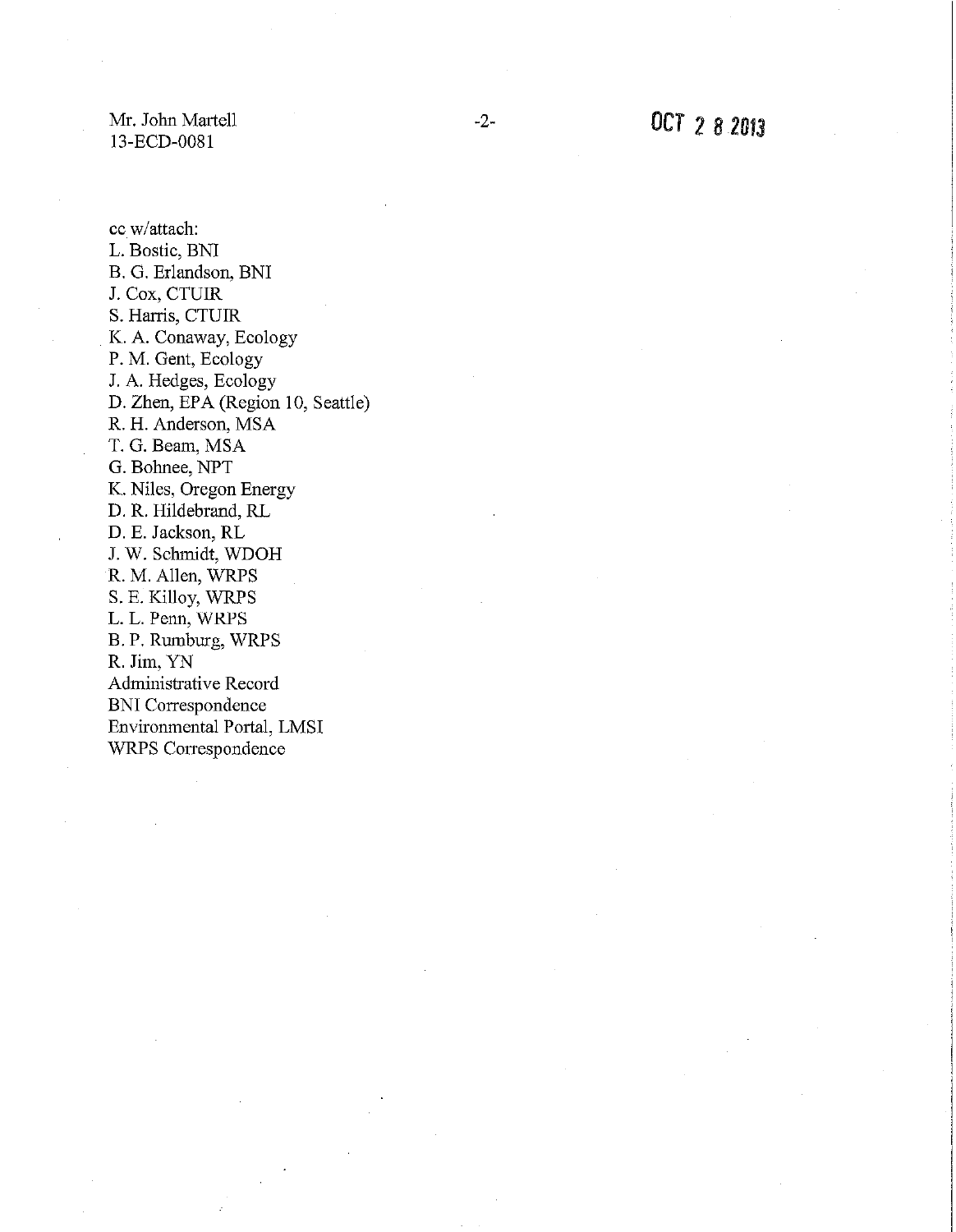Attachment 13-ECD-0081 (24 Pages)

Radioactive Air Emissions Notice of Construction Application for the AZ-301 Tanker Truck

oup Dennis W. Bowser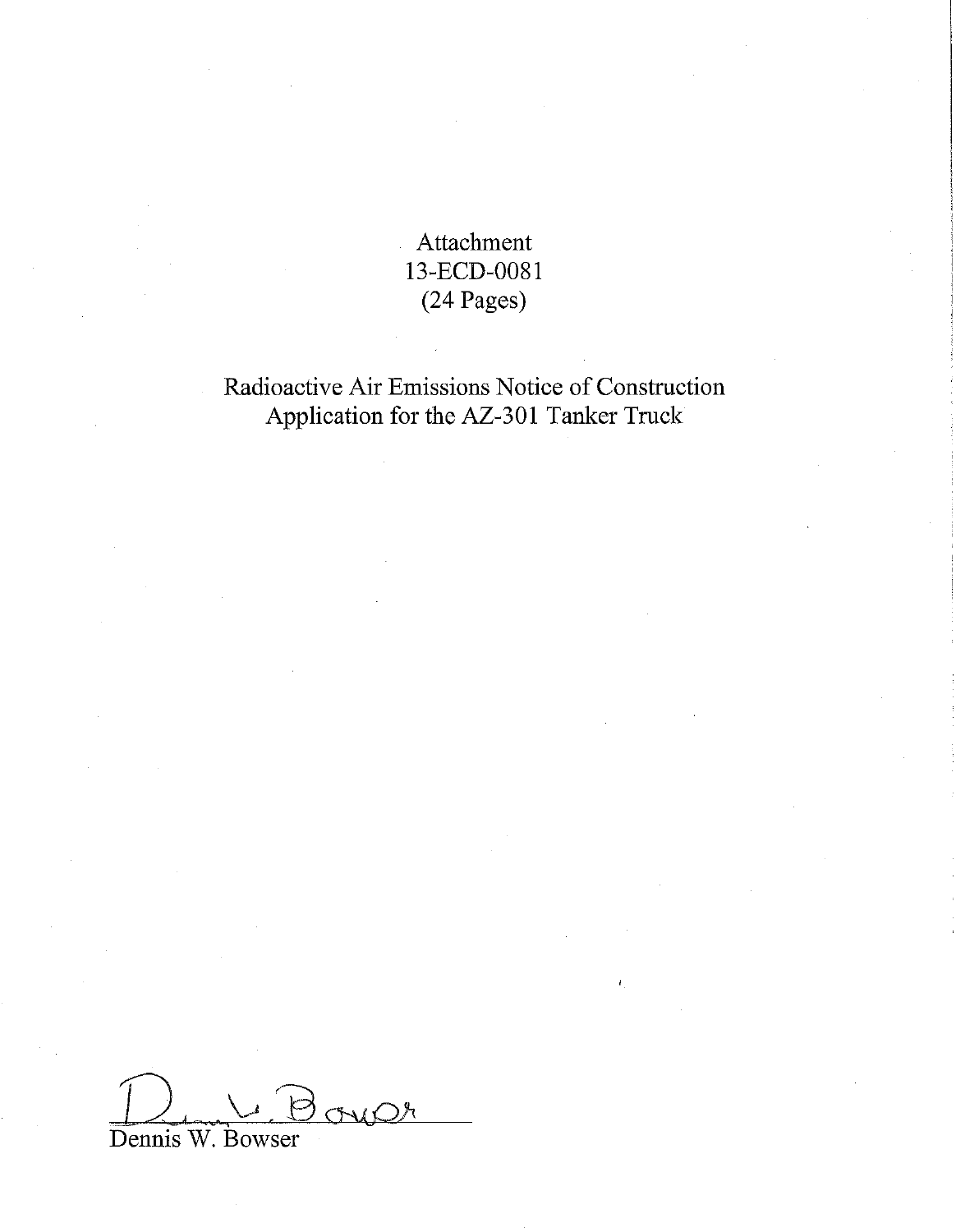## **RADIOACTIVE AIR EMISSIONS NOTICE OF CONSTRUCTION APPLICATION FOR THE AZ-301 TANKER TRUCK**

**Prepared by Washington River Protection Solutions, LLC**  Richland, WA 99352

**Date Published**  September 2013

United States Department of Energy Office of River Protection P.O. Box 450 Richland, Washington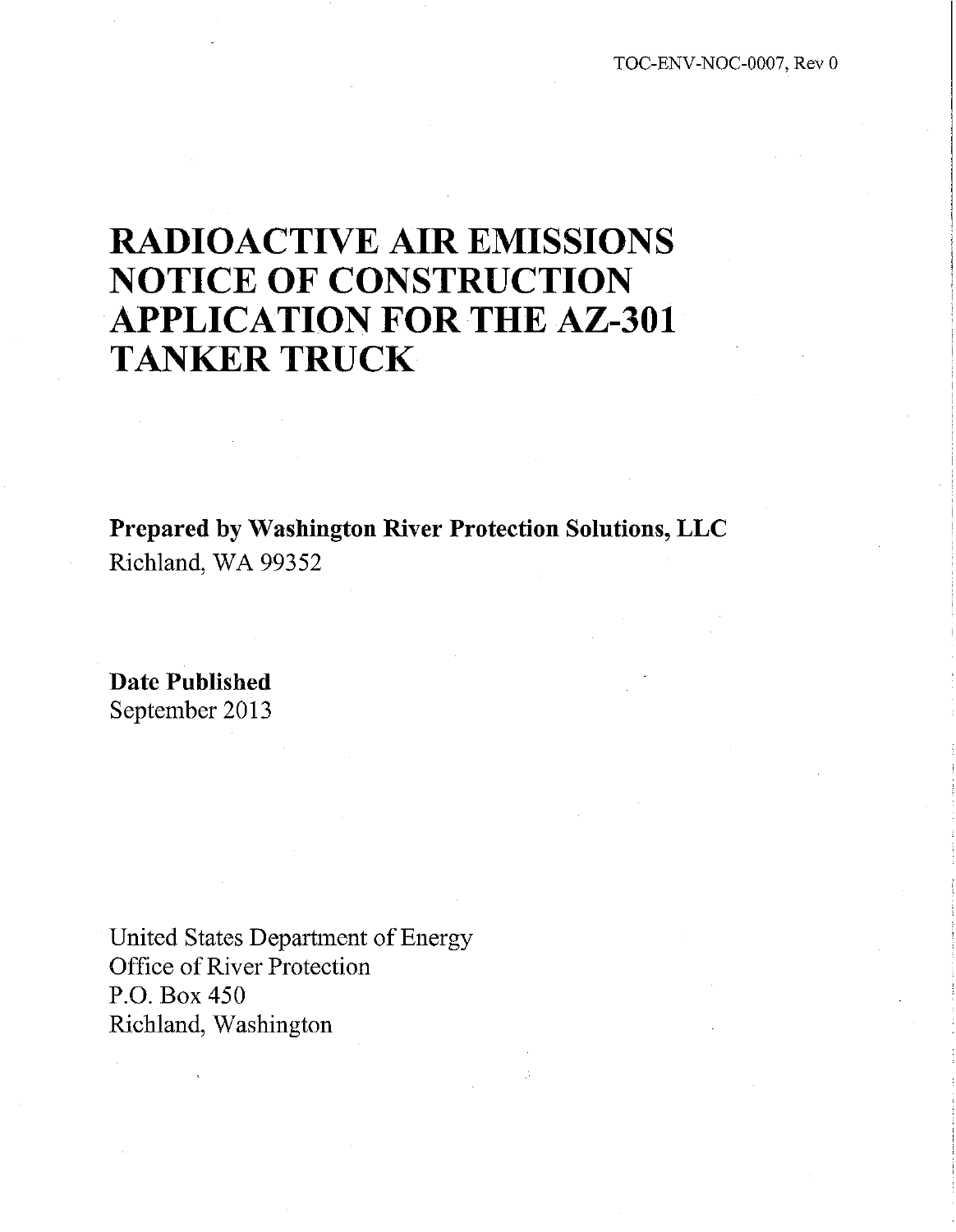## **TABLE OF CONTENTS**

| 1.0  |                                                             |
|------|-------------------------------------------------------------|
| 2.0  |                                                             |
| 3.0  |                                                             |
| 4.0  |                                                             |
| 5.0  |                                                             |
|      | DESCRIPTION OF THE PUMPING SYSTEM AND TANKER TRUCK 6<br>5.1 |
|      | 5.2                                                         |
| 6.0  |                                                             |
|      | 6.1                                                         |
|      | 6.2                                                         |
|      | ABATEMENT CONTROL DURING CONSTRUCTION ACTIVITIES 7<br>6.3   |
| 7.0  |                                                             |
| 8.0  |                                                             |
| 9.0  |                                                             |
|      | 9.1                                                         |
| 10.0 | RADIOLOGICAL SURVEYS OF THE TANKER TRUCK AND TRANSFER       |
|      | LINE WILL BE PERFORMED. RADIONUCLIDE ANNUAL POSSESSION      |
|      |                                                             |
| 11.0 | RADIONUCLIDE PHYSICAL AND RELEASE FORM - INVENTORY 10       |
| 12.0 |                                                             |
| 13.0 | DISTANCES AND DIRECTION OF THE MAXIMALLY EXPOSED            |
|      | IDIVIDUAL                                                   |
| 14.0 | TOTAL EFFECTIVE DOSE EQUIVALENT TO THE MAXIMALLY            |
|      |                                                             |
| 15.0 | COST FACTORS/BEST AVAILABLE RADIONUCLIDE CONTROL            |
|      | TECHNOLOGY OR BEST AVAILABLE RADIONUCLIDE CONTROL           |
|      |                                                             |
| 16.0 |                                                             |
| 17.0 |                                                             |
| 18.0 |                                                             |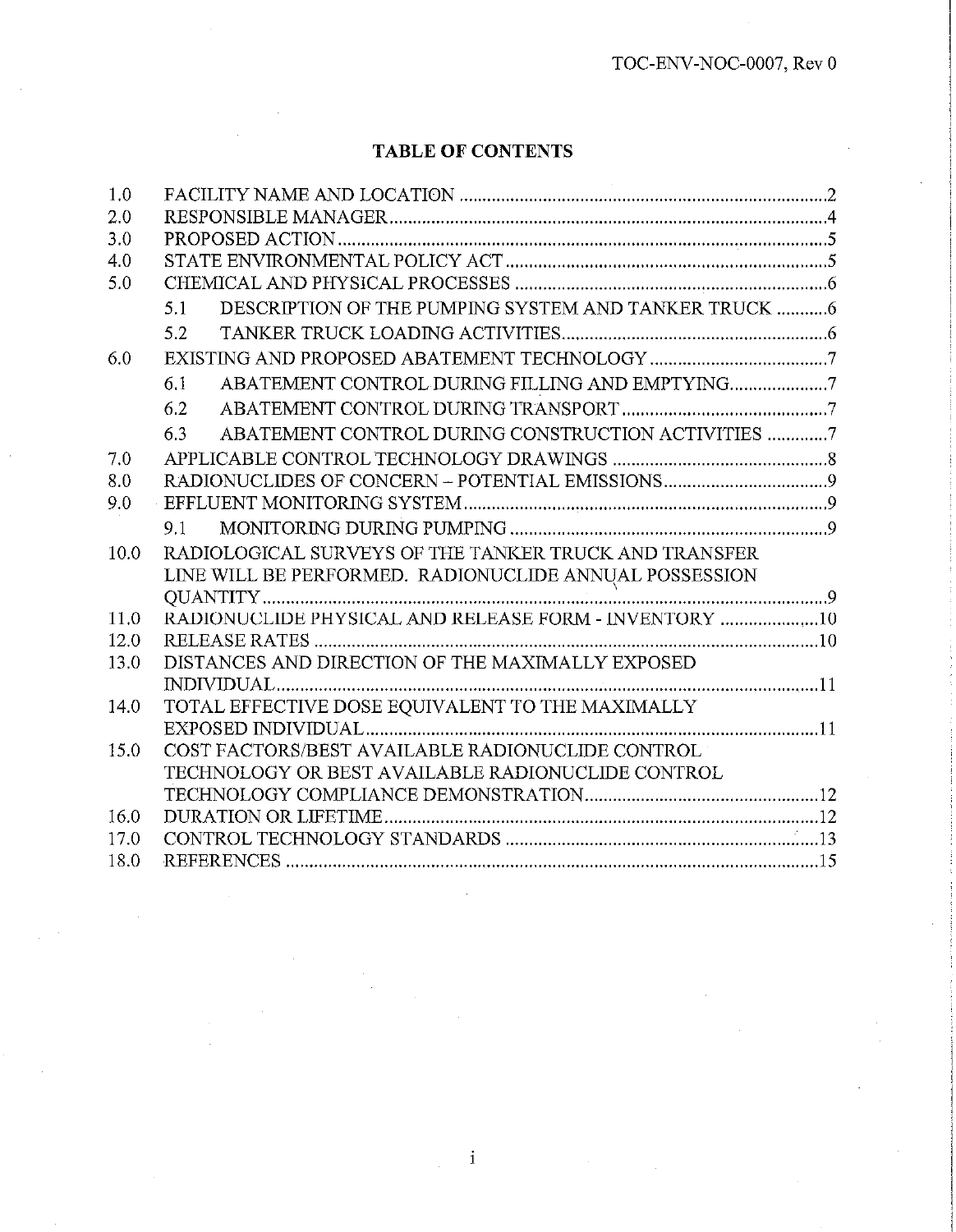## **LIST OF FIGURES**

## **LIST OF TABLES**

## **APPENDICES**

APPENDIX A: AZ-301 TANKER TRUCK EMISSIONS ....................................................... A-1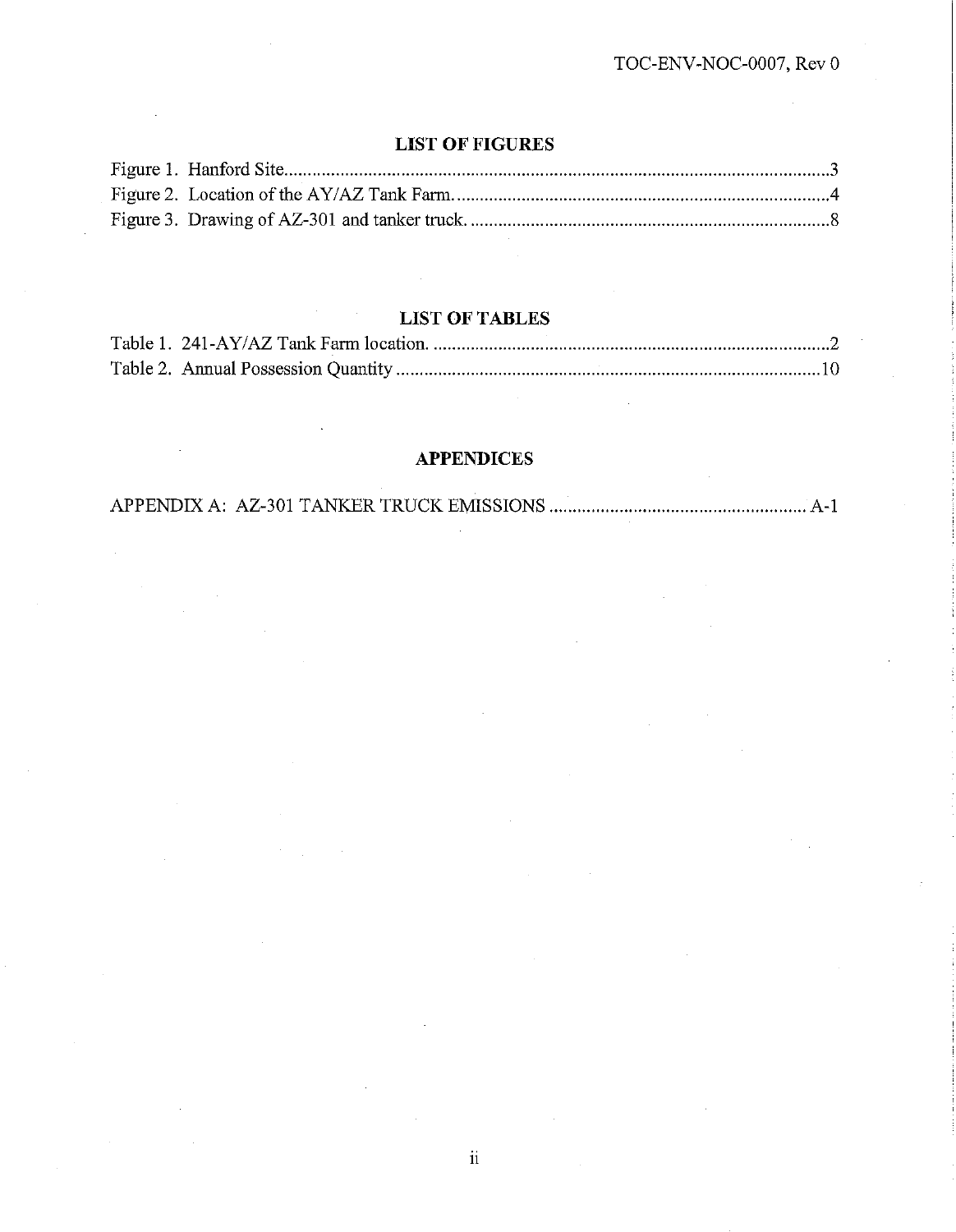## **LIST OF ABBREVIATIONS**

| <b>ALARA</b>   | As Low As Reasonably Achievable                        |
|----------------|--------------------------------------------------------|
| <b>ALARACT</b> | As Low As Reasonably Achievable Control Technology     |
| <b>ANSI</b>    | American National Standards Institute                  |
| <b>APO</b>     | Annual Possession Quantity                             |
| <b>ASME</b>    | American Society of Mechanical Engineers               |
| <b>BARCT</b>   | Best Available Radionuclide Control Technology         |
| Ci             | Curie                                                  |
| <b>CFR</b>     | Code of Federal Regulations                            |
| <b>DOE</b>     | U.S. Department of Energy                              |
| DOT            | U.S. Department of Transportation                      |
| <b>DST</b>     | Double-Shell Tank                                      |
| EPA.           | U.S. Environmental Protection Agency                   |
| <b>ETF</b>     | <b>Effluent Treatment Facility</b>                     |
| <b>HEPA</b>    | High Efficiency Particulate Air                        |
| <b>LERF</b>    | Liquid Effluent Retention Facility                     |
| <b>MEI</b>     | Maximally Exposed Individual                           |
| m              | Meters                                                 |
| mrem           | Millirem                                               |
| <b>NEPA</b>    | National Environmental Policy Act                      |
| <b>NOC</b>     | Notice of Construction                                 |
| ORP            | U. S. Department of Energy, Office of River Protection |
| <b>PTE</b>     | Potential-To-Emit                                      |
| <b>RCW</b>     | Revised Code of Washington                             |
| RL             | U. S. Department of Energy, Richland Operations Office |
| <b>SEPA</b>    | State Environmental Policy Act                         |
| TEDE           | Total Effective Dose Equivalent                        |
| <b>USC</b>     | <b>United States Code</b>                              |
| <b>WAC</b>     | Washington Administrative Code                         |
| yr             | Year                                                   |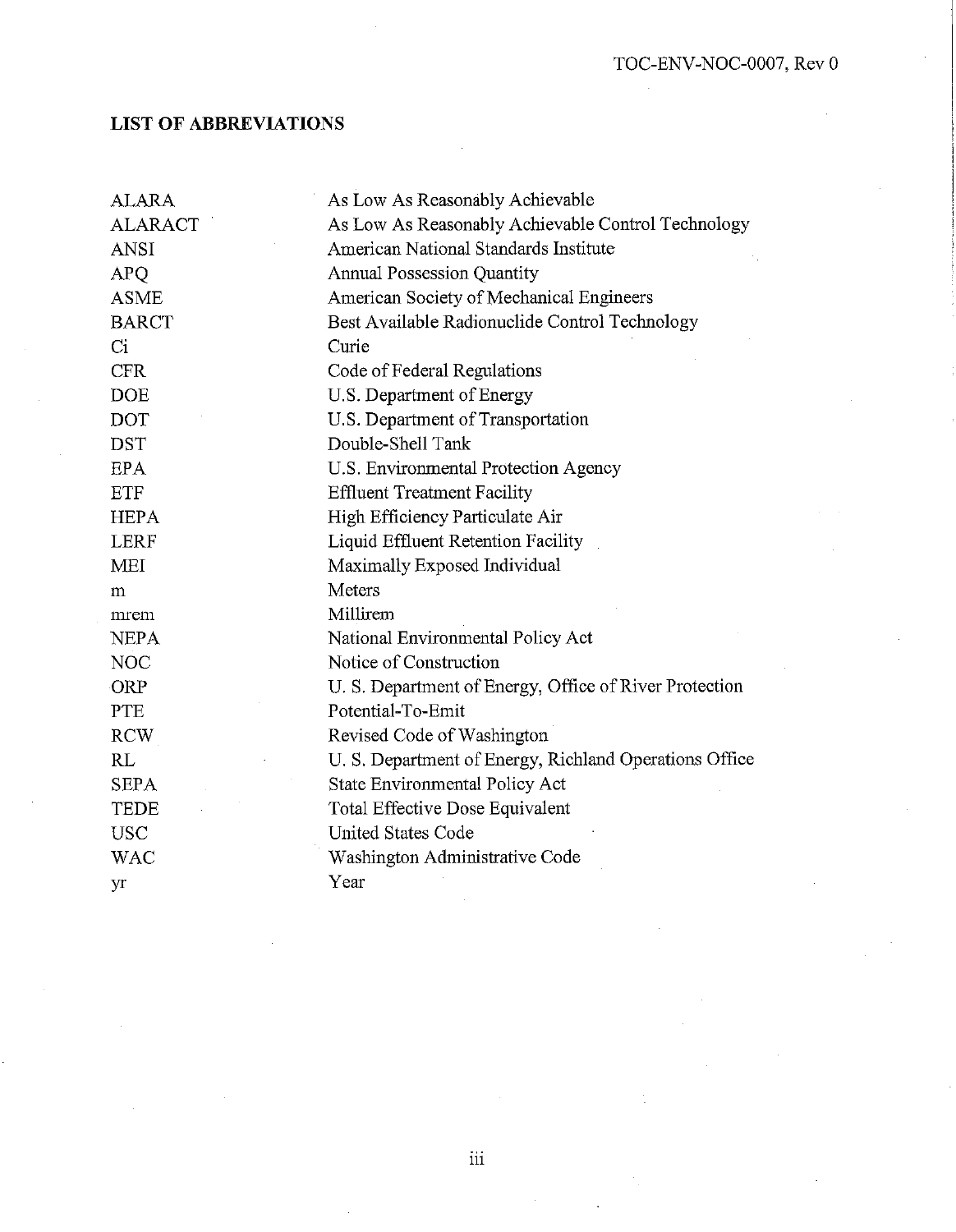|  | <b>Metric Conversion Chart, Units</b> |  |  |
|--|---------------------------------------|--|--|
|--|---------------------------------------|--|--|

|                           | <b>Into Metric Units</b>                  |                                    | <b>Out of Metric Units</b>         |                                       |                           |  |  |  |
|---------------------------|-------------------------------------------|------------------------------------|------------------------------------|---------------------------------------|---------------------------|--|--|--|
| If You Know               | <b>Multiply By</b>                        | To get                             | If You Know                        | <b>Multiply by</b>                    | To Get                    |  |  |  |
|                           | Length                                    |                                    |                                    | Length                                |                           |  |  |  |
| inches                    | 25.40                                     | millimeters                        | millimeters                        | 0.0393                                | inches                    |  |  |  |
| inches                    | 2.54                                      | centimeters                        | centimeters                        | 0.393                                 | inches                    |  |  |  |
| feet                      | 0.3048                                    | meters                             | meters                             | 3.2808                                | feet                      |  |  |  |
| yards                     | 0.914                                     | meters                             | meters                             | 1.09                                  | yards                     |  |  |  |
| miles                     | 1.609                                     | kilometers                         | kilometers                         | 0.62                                  | miles                     |  |  |  |
|                           | Area                                      |                                    |                                    | Area                                  |                           |  |  |  |
| square inches             | 6.4516                                    | square centimeters                 | square<br>centimeters              | 0.155                                 | square inches             |  |  |  |
| square feet               | 0.092                                     | square meters                      | square meters                      | 10.7639                               | square feet               |  |  |  |
| square yards              | 0.836                                     | square meters                      | square meters                      | 1.20                                  | square yards              |  |  |  |
| square miles              | 2.59                                      | square kilometers                  | square kilometers                  | 0.39                                  | square miles              |  |  |  |
| acres                     | 0.404                                     | hectares                           | hectares                           | 2.471                                 | acres                     |  |  |  |
|                           | Mass (weight)                             |                                    | Mass (weight)                      |                                       |                           |  |  |  |
| ounces                    | 28.35                                     | grams                              | grams                              | 0.0352                                | ounces                    |  |  |  |
| pounds                    | 0.453                                     | kilograms                          | kilograms                          | 2.2046                                | pounds                    |  |  |  |
| short ton                 | 0.907                                     | metric ton                         | metric ton                         | 1.10                                  | short ton                 |  |  |  |
|                           | Volume                                    |                                    | Volume                             |                                       |                           |  |  |  |
| fluid ounces              | 29.57                                     | milliliters                        | milliliters                        | 0.03                                  | fluid ounces              |  |  |  |
| quarts                    | 0.95                                      | liters                             | liters                             | 1.057                                 | quarts                    |  |  |  |
| gallons                   | 3.79.                                     | liters                             | liters                             | 0.26                                  | gallons                   |  |  |  |
| cubic feet                | 0.03                                      | cubic meters                       | cubic meters                       | 35.3147                               | cubic feet                |  |  |  |
| cubic yards               | 0.76456                                   | cubic meters                       | cubic meters                       | 1.308                                 | cubic yards               |  |  |  |
|                           | Temperature                               |                                    |                                    | Temperature                           |                           |  |  |  |
| Fahrenheit                | subtract 32<br>then multiply<br>by 5/9ths | Celsius                            | Celsius                            | multiply by<br>9/5ths, then<br>add 32 | Fahrenheit                |  |  |  |
|                           | <b>Energy</b>                             |                                    |                                    | <b>Energy</b>                         |                           |  |  |  |
| kilowatt hour             | 3,412                                     | British thermal unit               | British thermal<br>unit            | 0.000293                              | kilowatt hour             |  |  |  |
| kilowatt                  | 0.948                                     | British thermal unit<br>per second | British thermal<br>unit per second | 1.055                                 | kilowatt                  |  |  |  |
|                           | <b>Force/Pressure</b>                     |                                    |                                    | <b>Force/Pressure</b>                 |                           |  |  |  |
| pounds per<br>square inch | 6.895                                     | kilopascals                        | kilopascals                        | 0.14504                               | pounds per<br>square inch |  |  |  |

Source: *Engineering Unit Conversions,* M. R Lindeburg, PE., Second Ed., 1990, Professional Publications, lnc., Belmont, California.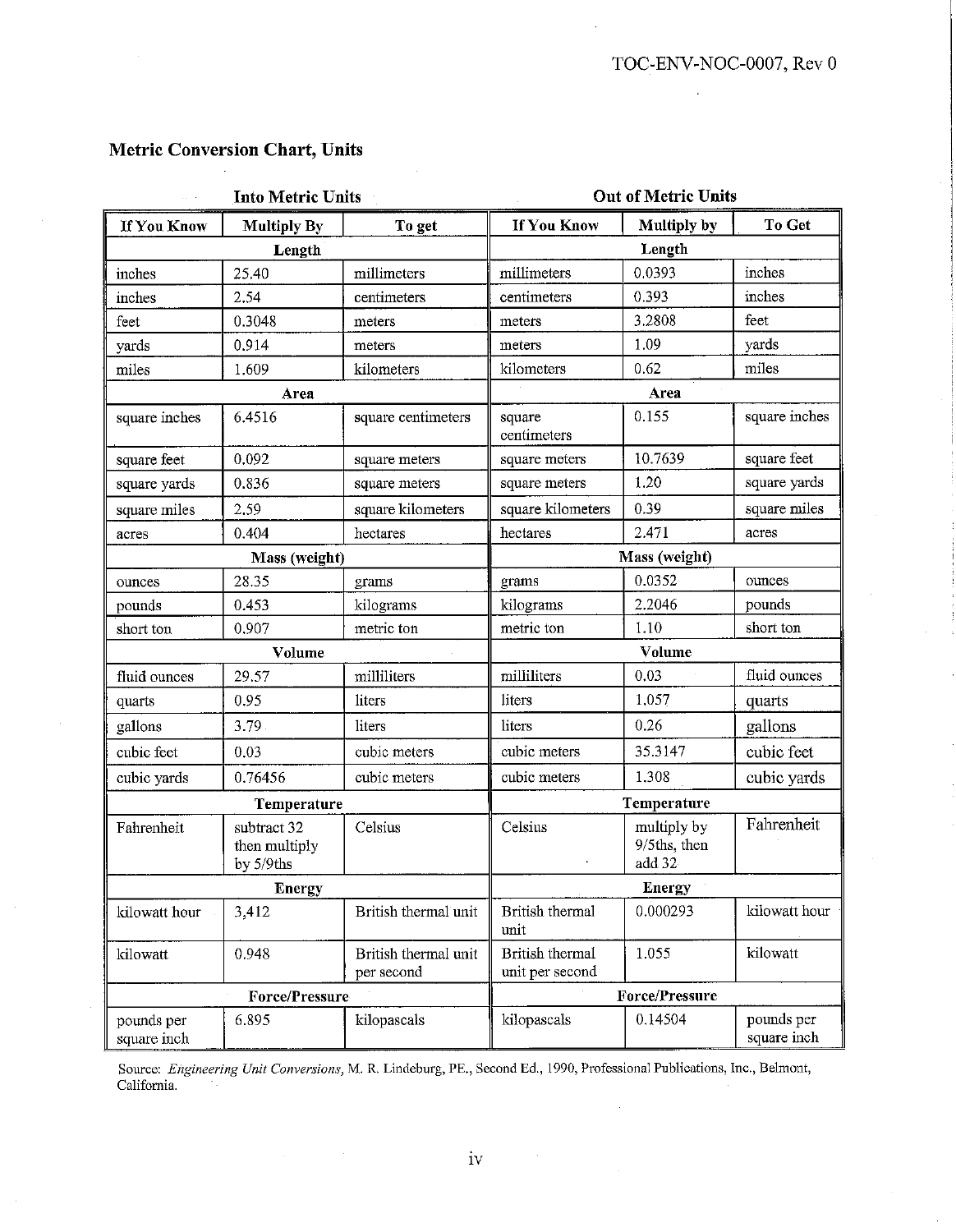#### **INTRODUCTION**

This document serves as a Notice of Construction (NOC) application, in accordance with Washington Administrative Code (WAC) 246-247-060, *Applications, Registration and Licensing,* and Title 40, *Code of Federal Regulations,* Part 61.07, "Application for Approval of Construction or Modification," (40 CFR 61.07) for the AZ-301 Tanker Truck Project. The scope of the project is to construct and operate a pumping system to transport condensate from catch tank AZ-301 into a tanker truck. Present plans are to send the condensate to another permitted facility such as Liquid Effluent Retention Facility (LERF) or the Effluent Treatment Facility (ETF).

The 241-AY and 241-AZ Tank Farms are ventilated by the 296-A-42 primary exhauster. Condensate from various points in the primary exhauster are collected and routed to the AZ-301 catch tank. The AZ-301 catch tank has a nominal 1,200 gallon capacity and condensate is currently routed to either  $AZ-102$  or  $AY-101$ . Tank capacity in the AY and AZ Farms is being approached and additional options are needed.

The AZ-301 Tanker Truck Project will involve constructing a system to pump condensate from the AZ-301 catch tank into a tanker truck. The tanker truck has an 8,000 gallon capacity. Present plans are to periodically ship the condensate to the treatment facility. The tanker truck can be filled either automatically when the AZ-301 tank level reaches an operational pumping limit or it can be filled manually.

The pumping operation will follow As Low As Reasonably Achievable (ALARA) practices. The hose from AZ-301 to the tank truck will be hose-in-hose so that any leak in the primary hose will be contained. The hose will have a connection to minimize leakage during connect and disconnect (dry-break type). The tanker truck will have a catch basin at the top where the hose is connected to the truck. The catch basin on the tanker truck will have a drain to another tank on the ground that will be used for inadvertent release containment and to prevent any condensate from reaching the ground.

The tanker truck will be equipped with a radial high efficiency particulate air (HEP A) filter to allow for venting while the tanker truck is being filled. The HEPA filter will be valved off during transport.

Potential radionuclide emissions resulting from the AZ-301 Tanker Truck Project, in conjunction with other operations on the Hanford Site, will not exceed the National Emission Standard of 10 millirem (mrem) per year (40 CFR 61, Subpart H). The potential unabated emissions from all AZ-301 Tanker Truck Project activities are 2.14E-02 mrem/yr and the abated emissions are l.07E-05 mrem/yr.

DOE/RL-2013-12, "The Radionuclide Air Emissions Report for the Hanford Site, Calendar Year 2012," reports 0.099 mrem, or less than 1 percent of the federal and state standard of 10 mrem/yr total, as the Total Effective Dose Equivalent (TEDE) from all calendar year 2012 Hanford Site air emissions, including radon.

In addition to requesting NOC approval, this application provides notification of anticipated initial start-up, in accordance with WAC 246-247-035 (1) (iii) *National Standards Adopted by Reference for Sources a/Radionuclide Emissions* and supporting reference Title 40, *Code of Federal Regulations,* Part 61.09(a)(l ), "Notification of Startup."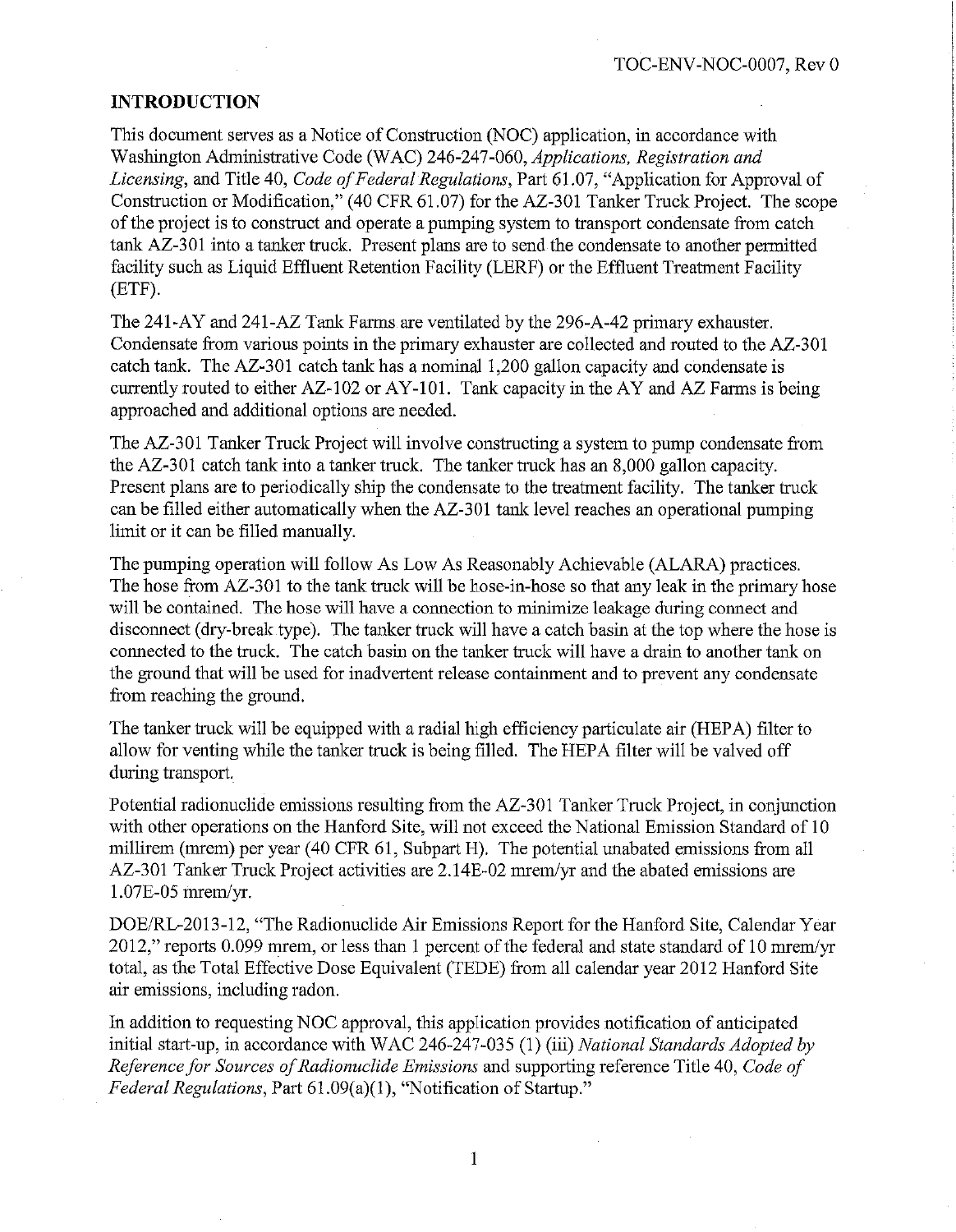#### **1.0 FACILITY NAME AND LOCATION**

1.0 FACILITY NAME AND LOCATION<br>**Regulatory Requirement:** *Name and address of the facility and location, (latitude and longitude), of the emission unit(s).* 

The location of the Hanford Site within the state of Washington is shown in Figure 1. Table 1 shows the latitude and longitude of AY/AZ Tank Farm where the condensate tank AZ-301 is located. The AZ-301 condensate tank collects condensed water from the 241-AY/AZ Farm ventilation system.

| $\sim$<br>.<br>$\mathbf{a}$<br>$-111$<br>inger (beild der Porter<br><b>STA</b><br><br>$\equiv$<br>$-$ . As a contract the contract experiments of $\sim$<br>-ser<br>$\cdots$<br>.<br><br><br>THE ANNUAL MANUFACTURE OF THE ANNUAL<br><br><b>COLOR</b> | .<br>-22<br>. .<br>a manager<br><b>All 200</b><br>$\sim$<br>$\sim$<br>1.1.1.1<br><br>.<br>.<br><br>-<br>.<br>$\sim$ $\sim$ $\sim$ $\sim$ $\sim$<br><br>,,,,,,,,,,,,,,,,,,,,,,,,,,,,,,<br>-----------<br>- 52<br>---<br><br>71 L<br>-<br>market in the com-<br><b>CONTRACTOR</b><br>$ -  $<br>.<br><br>$\sim$<br>$-1$<br>$   -$<br>$\sim$<br>$-$<br><br>$-1111$<br>property in concentration<br><b>HALLISTS</b><br><b>CONTRACTOR</b><br><b>STATISTICS</b><br><b><i><u>Property Statistics</u></i></b><br>талинин<br>-----<br>.<br><br>-- -<br><br>.<br>$ -$<br>.<br>---------------<br>$\sim$ $\sim$ $\sim$ $\sim$ $\sim$<br>-----------------<br>.<br>and the second<br><b>A STAR</b><br><b>SECTION</b><br>----<br>.<br>÷<br>.<br>and the control<br>. .<br>.<br>----- | on a secondar charged to compare the compared of the first<br><b><i><u>All and</u></i></b><br>------------------<br>------------------<br>-------------<br><br><br>$\cdots$<br>.<br>$-1111$<br>.<br>.<br>.<br><b>The Lead of Contract</b><br>shop of the Alliance<br>.<br><br><br><br><br>---<br><b><i><u>Property</u></i></b><br><b><i><u>Press In the Community of the Community of the Community of the Community of the Community of the Community of the Community of the Community of the Community of the Community of the Community of the Community of the Co</u></i></b><br><b>THE SUBSIDIARY OF</b><br>$ -$<br>and a<br>$\cdots$<br><b>SHOPPER</b><br>--------- |
|-------------------------------------------------------------------------------------------------------------------------------------------------------------------------------------------------------------------------------------------------------|------------------------------------------------------------------------------------------------------------------------------------------------------------------------------------------------------------------------------------------------------------------------------------------------------------------------------------------------------------------------------------------------------------------------------------------------------------------------------------------------------------------------------------------------------------------------------------------------------------------------------------------------------------------------------------------------------------------------------------------------------------------------|----------------------------------------------------------------------------------------------------------------------------------------------------------------------------------------------------------------------------------------------------------------------------------------------------------------------------------------------------------------------------------------------------------------------------------------------------------------------------------------------------------------------------------------------------------------------------------------------------------------------------------------------------------------------------|
|                                                                                                                                                                                                                                                       |                                                                                                                                                                                                                                                                                                                                                                                                                                                                                                                                                                                                                                                                                                                                                                        | ີ                                                                                                                                                                                                                                                                                                                                                                                                                                                                                                                                                                                                                                                                          |

The address for the Hanford Site is:

U.S. Department of Energy Office of River Protection Hanford Site 200 East and 200 West Area Richland, Washington 99352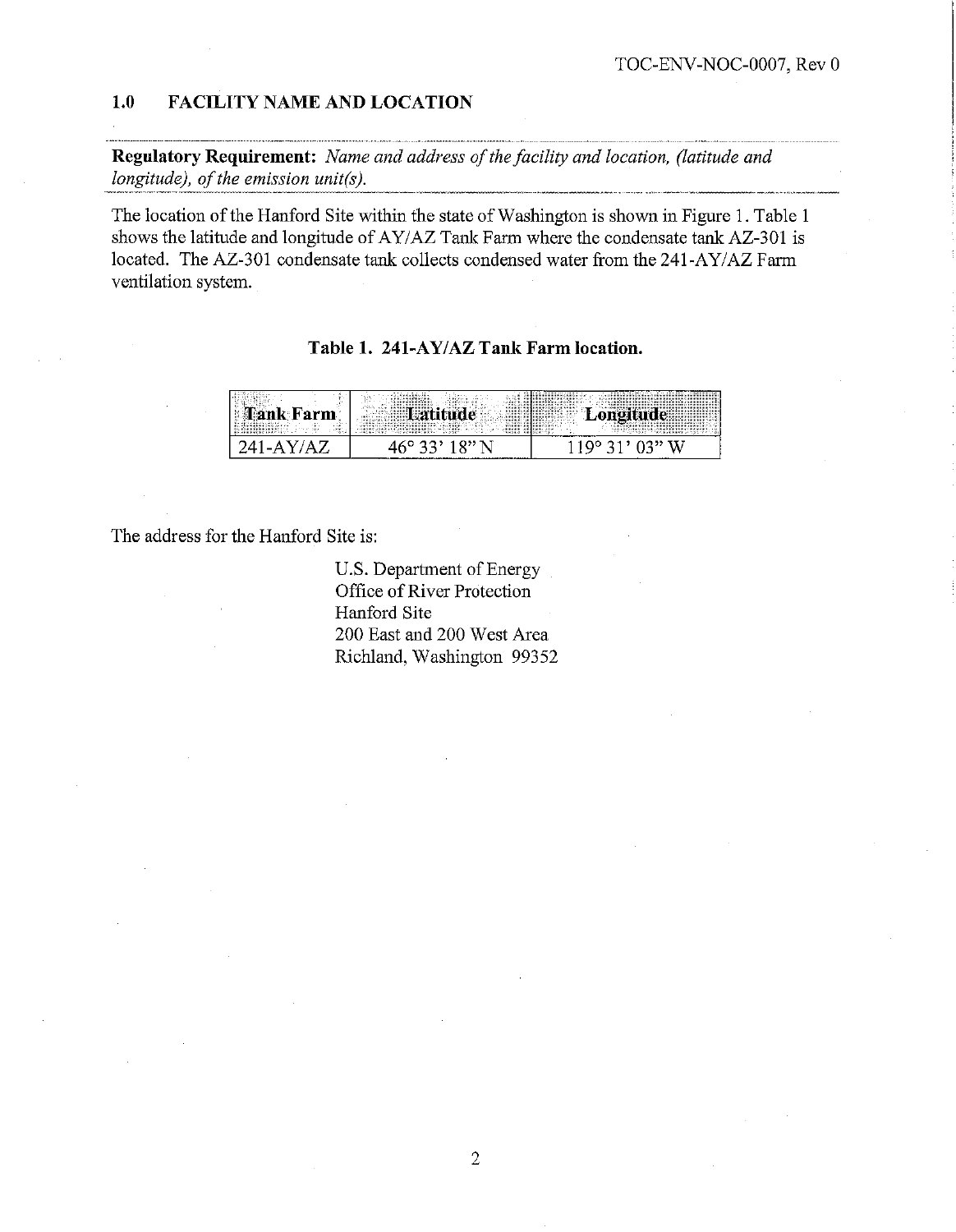

**Figure 1. Hanford Site**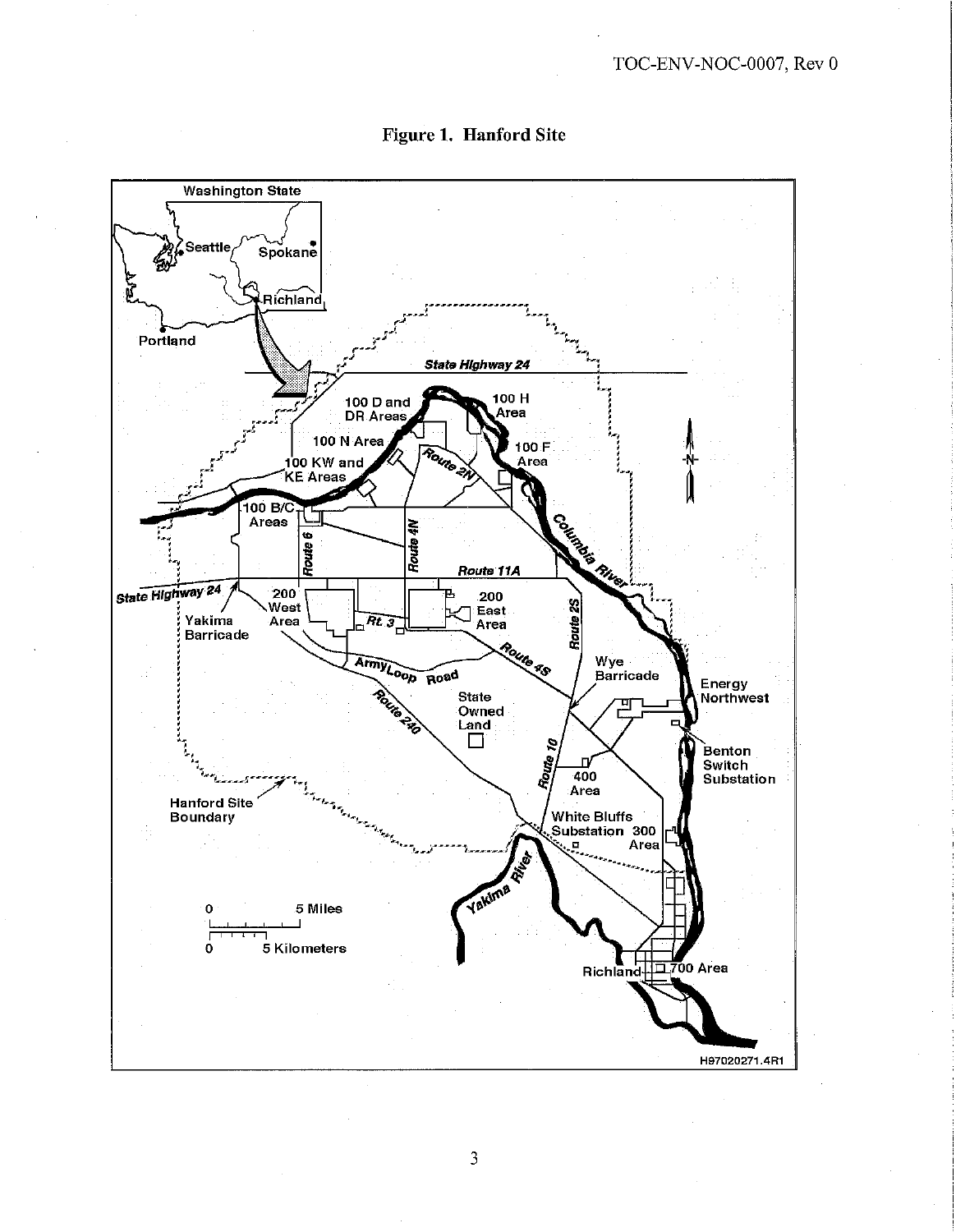

**Figure 2. Location of the AY/AZ Tank Farm.** 

## **2.0 RESPONSIBLE MANAGER**

**Regulatory Requirement:** *Name, title, address, and phone number of the responsible manager.* 

The responsible facility manager is:

Kevin W. Smith, Manager U.S. Department of Energy Office of River Protection P.O. Box 450 Richland, Washington 99352

Phone: (509) 372-2315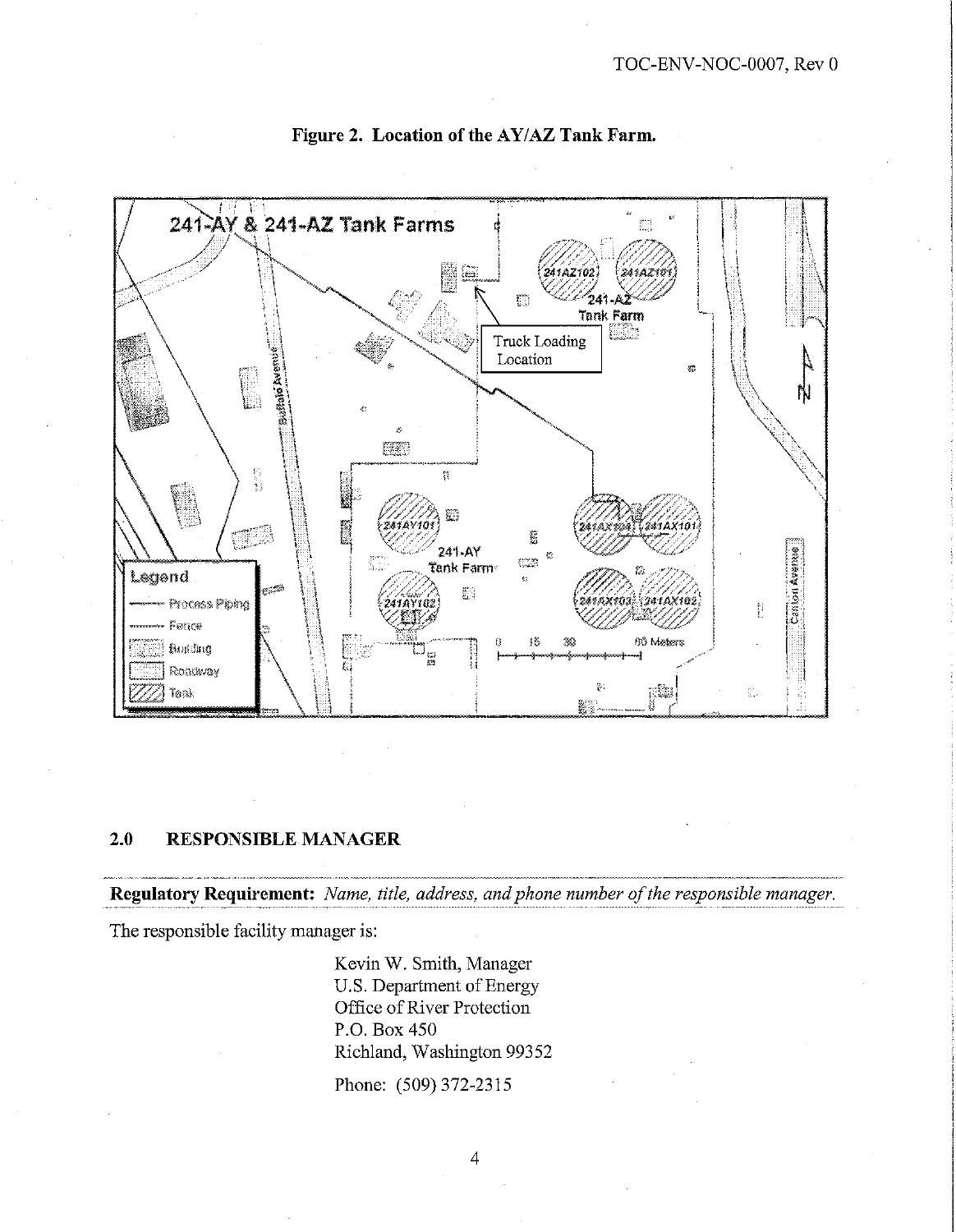#### **3.0 PROPOSED ACTION**

**Regulatory Requirement:** *Identify the type of proposed action for which this application is submitted: (a) Construction of new emission unit(s); (b) Modification of existing emission unit(s); identify whether this is a significant modification – significant means the potential-to-emit airborne radioactivity at a rate that could increase the TEDE to the MEI by at least 1. 0 mrem/yr as a result of the proposed modification; (c) Modification of existing unit(s), unregistered.* 

This application is submitted for the construction of a new emission unit for the operation of a system to pump condensate into a tanker truck, in accordance with WAC 246-247-060(1)(a). The tanker truck will transport condensation from catch tank AZ-301 to a permitted treatment facility. This will not increase the APQ inventory for AZ-301.

The potential-to-emit (PTE) will not increase the total effective dose equivalent (TEDE) to the MEI greater than 1.0 mrem/yr as a result of this activity (see Section 14.0) and is not significant as defined by WAC 246-247-030(25).

#### **4.0 STATE ENVIRONMENTAL POLICY ACT**

**Regulatory Requirement:** *If this project is subject to the requirements of the State Environmental Policy Act (SEPA) contained in chapter 197-11 WAC, provide the name of the lead agency, lead agency contact person, and their phone number.* -- -- - - - ---------------------------------- --------------

In accordance with WAC 197-11, *State Environmental Policy Act of 1971* and *Revised Code of Washington* (RCW) 43.21C, Ecology requires all government agencies to consider the environmental impacts of a proposal before making decisions. An environmental review of the actions identified in this NOC application was conducted in the preparation of the National Enviromnental Policy Act (NEPA) of 1969 (Title 10, *Code of Federal Regulations,* Part 1021, "National Environmental Policy Act" [10 CFR 1021]) documentation. Existing enviromnental documentation can be used to meet all or part of an agency's responsibilities under the State Enviromnental Policy Act (SEPA) as provided in WAC 197-11-600. An agency may adopt any environmental analysis prepared under the NEPA as provided in WAC 197-11-610. The document that meets the agencies review needs for the current proposal is:

• DOE/EIS-0391, "Tank Closure and Waste Management Environmental Impact Statement for the Hanford Site," Richland, Washington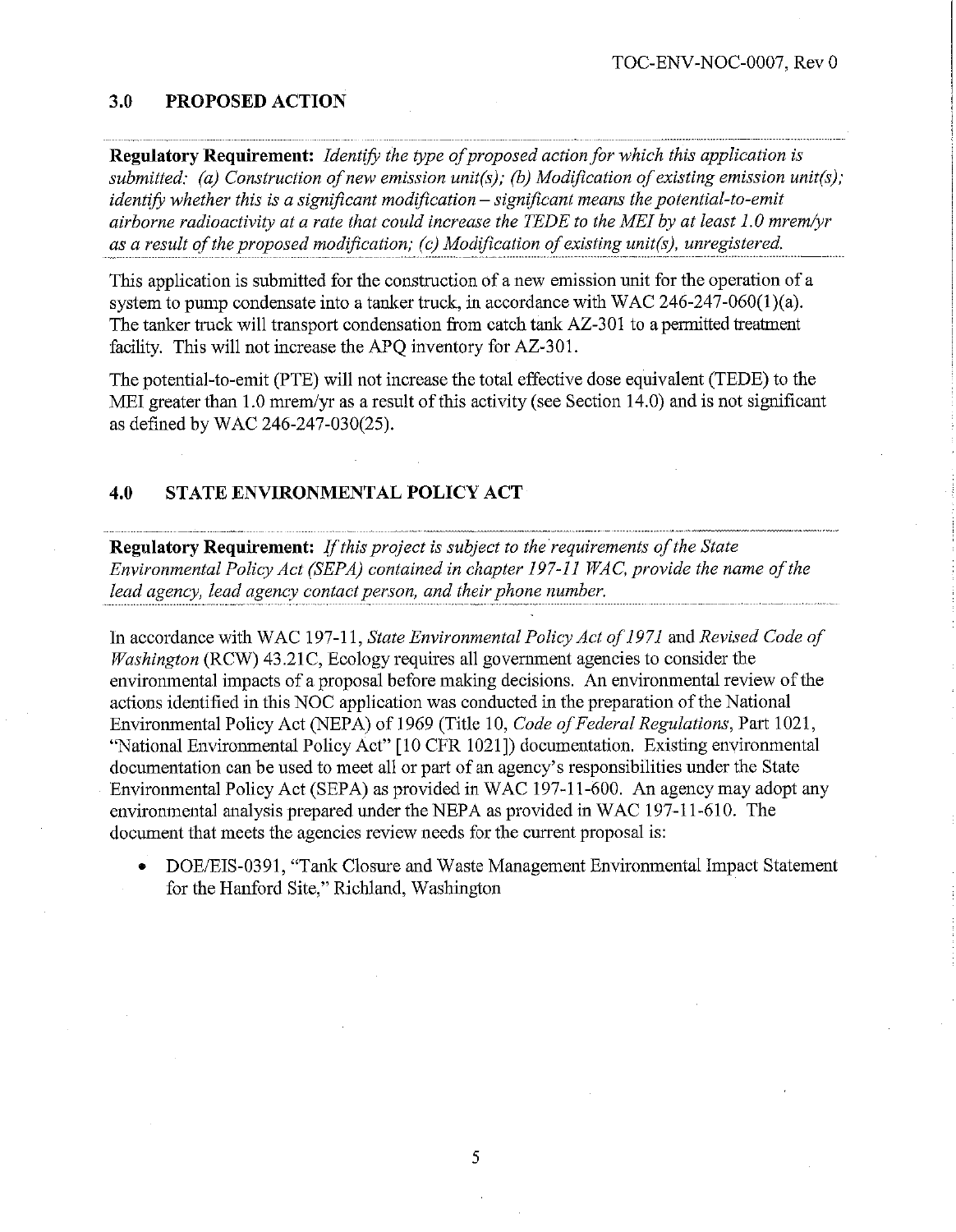#### **5.0 CHEMICAL AND PHYSICAL PROCESSES**

**Regulatory Requirement:** *Describe the chemical and physical processes upstream of the emission unit(s).* 

#### **5.1 DESCRIPTION OF THE PUMPING SYSTEM AND TANKER TRUCK**

Tanker truck capacity is 8,000 gallons or approximately 30,000 liters. A drawing of the tanker truck is shown in Section 7.

#### **5.2 TANKER TRUCK LOADING ACTIVITIES**

All work would be performed in accordance with approved radiological control methods and ALARA program requirements. These requirements would be carried out through work packages, operating procedures, radiological work permits, or other work instructions.

The general chemical and physical processes associated with tanker truck loading activities would consist of the following.

- A tanker truck would be deployed outside of the 241-AY/AZ Tank Farm. Appropriate hookups would be made between the source and the tanker truck (e.g., pumps, jumpers, hoses, etc.). Connections will be periodically surveyed to verify that no leaks are occurring.
- Spill prevention measures will be in place to mitigate release of condensate to the atmosphere and/or to the ground during hookup, transfer, and disconnect operations. These measures include provisions to catch and retain any inadvertent release of liquid ( e.g. the catch basin and the connection to the tanker truck) and the use of "dry-break" connections to connect the transfer line to the truck.
- After filling the tanker truck, fittings would be disconnected and closed. All liquid/gas release points on the tanker would be closed. Appropriate decontamination measures will be performed to reduce residual external smearable radioactive contamination before releasing the tanker truck for overland transport.
- Periodic maintenance and inspections of the tanker truck vents and valves would be performed.

The truck loading area will have a tent like enclosure for weather protection and to retain heat in the winter.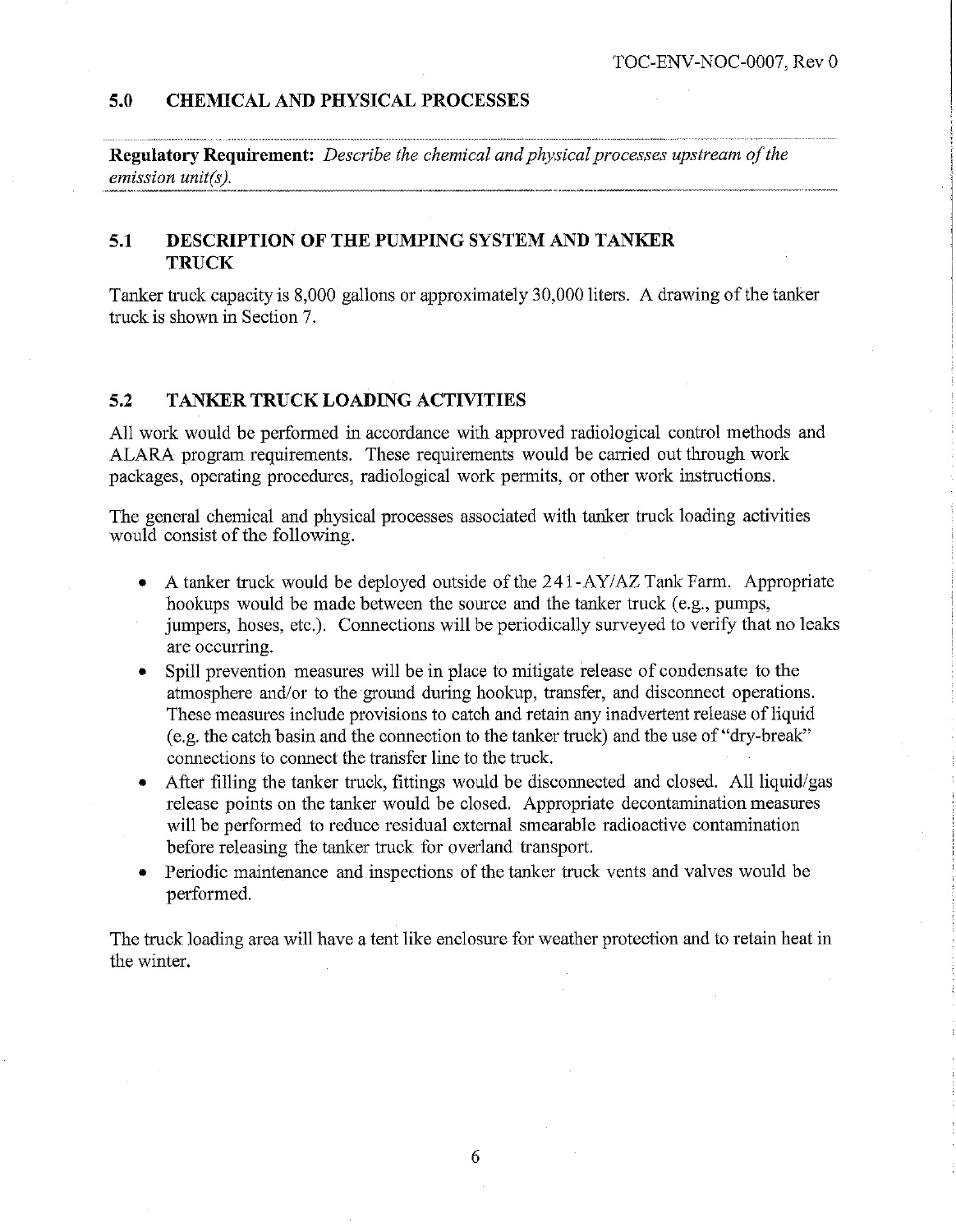#### **6.0 EXISTING AND PROPOSED ABATEMENT TECHNOLOGY**

**Regulatory Requirement:** *Describe the existing and proposed (as applicable) abatement technology. Describe the bases for the use of the proposed system. Include expected efficiency of each control device, and the annual average volumetric flow rate(s) in meters<sup>3</sup>/sec for the emission unit(s).* 

### **6.1 ABATEMENT CONTROL DURING FILLING AND EMPTYING**

The pumping of condensate to the tanker truck can occur automatically when catch tank AZ-301 reaches a set fill limit or it can occur manually when operations determine that the tank needs to be pumped. The transfer line from AZ-301 will be hose-in-hose with any inner hose leaks draining back into AZ-301. The valves that connect the transfer hose to the tanker truck will have "dry-break" valves to minimize the amount of condensate that could potentially inadvertently released during the connecting and disconnecting operations. At the top of the tanker truck where the hose connects to tanker truck a catch basin surrounds the connection so that any inadvertently released are captured and routed to a tank on the ground. The HEPA filter on the tanker truck will operate continuously. Based upon the designed condensate pumping rate the air flow rate out of the tanker truck will be a maximum of 9 cfm when being filled and will breathe depending upon air pressure differences between the inside of the tank and the environment. The maximum exhaust velocity is  $0.20$  ft/sec. The exhaust temperature will be approximately 75°F. The HEPA filter will have a designed maximum flow rate of greater than the maximum pumping volumetric flow rate and the diameter will be 0.42 ft.

#### **6.2 ABATEMENT CONTROL DURING TRANSPORT**

During transport of the condensate to a treatment facility the valve on the HEPA filter will be closed to prevent the condensate from splashing up onto the filter. Prior to unloading, the valve will be opened again and the tank will be emptied. The valve is located in the center of the tanker. Due to its location and small size, it is unlikely condensate will splash up into the valve if it is inadvertently left open during transport.

#### **6.3 ABATEMENT CONTROL DURING CONSTRUCTION ACTIVITIES**

During construction activities the only source of potential radionuclide emissions will be from excavation activities. Emissions and controls during soil excavation activities will be covered under As Low As Reasonable Achievable Control Technology (ALARACT) 5.1 *Tank Farm ALARA CT Demonstration for Soil Excavation* (FF-01, *Radioactive Air Emissions License for the Department of Energy Richland Office Hanford Site).*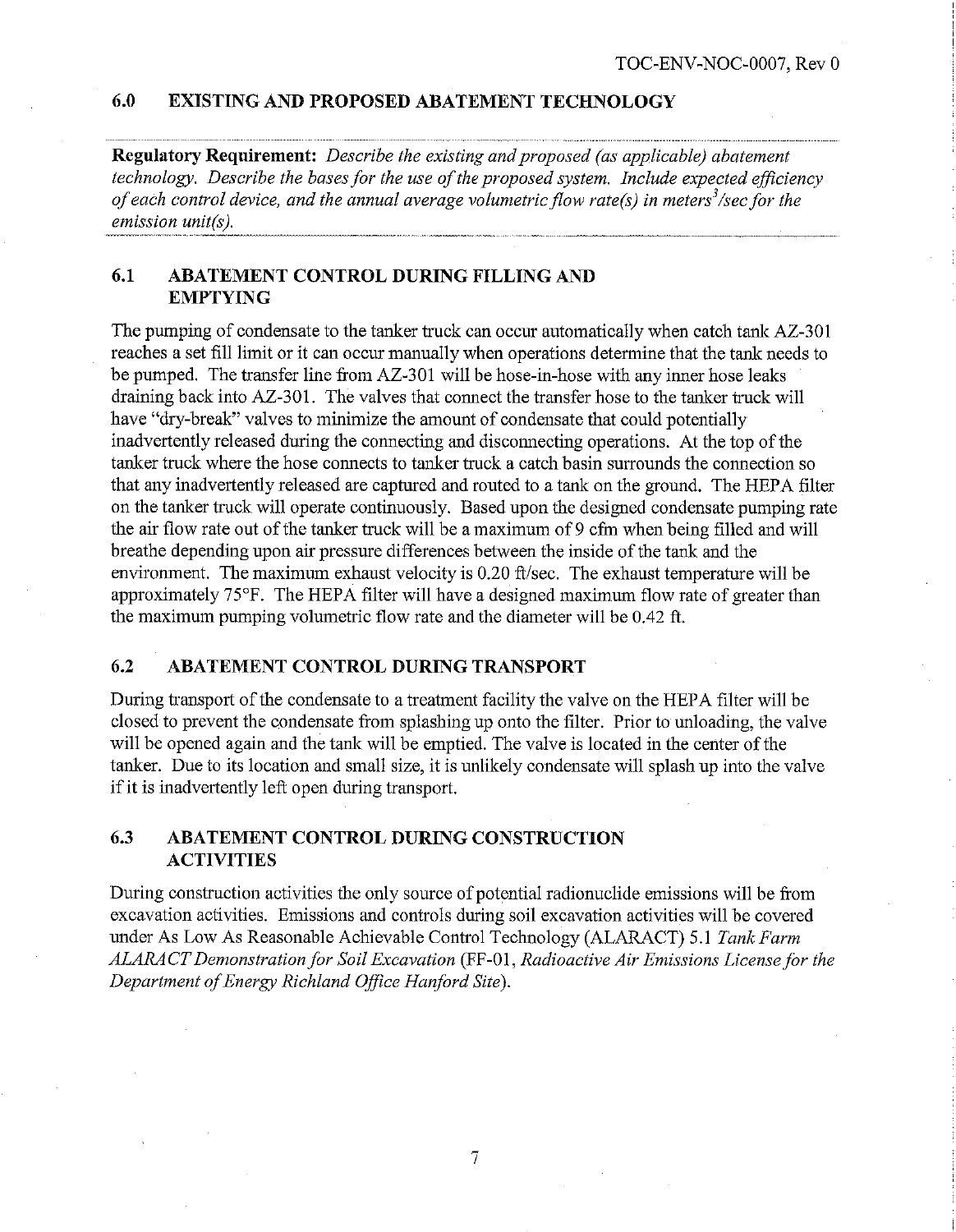#### **7.0 APPLICABLE CONTROL TECHNOLOGY DRAWINGS**

**Regulatory Requirement:** *Provide conceptual drawings showing all applicable control technology components from the point of entry of radionuclides into the vapor space to release*<br> *to the environment.* 

The AZ-301 Tanker Truck Project is designed to minimize potential emissions. A radial HEPA filter (see Figure 3) will be used to vent the tanker truck while it is being filled. To prevent the potential for inadvertent release during the connection and disconnection of the hoses "drybreak" connections will be used. The top of the tanker truck where the condensate is pumped into the truck will have a catch basin so that any condensate does not reach the ground. ALARA practices will be employed during pumping operations and the loading and unloading of the tanker truck.

The tanker truck emission unit will be identified by W-AZ301 Tanker-001 and the poly tank will be identified by P-AZ301PolyTank-001.



**Figure 3. Drawing of AZ-301 and tanker truck.**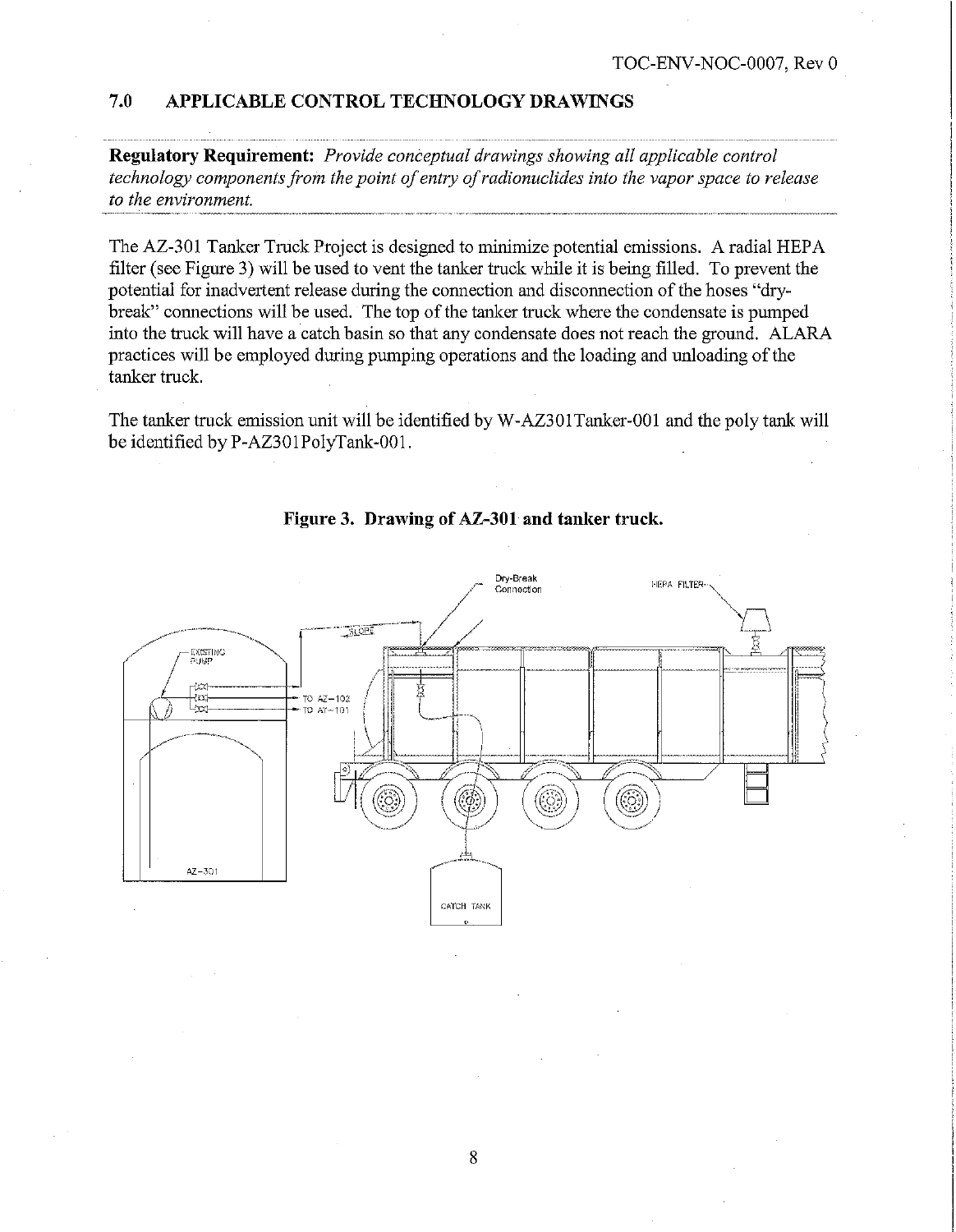#### **8.0 RADIONUCLIDES OF CONCERN - POTENTIAL EMISSIONS**

**Regulatory Requirement:** *Identify each radionuclide that could contribute greater than ten percent of the potential-to-emit TEDE to the MEI, or greater than 0.1 mrem/yr potential-to-emit TEDE to the MEI.* 

Maximum gross alpha and gross beta contamination from previous condensate sampling were collected and analyzed and used to calculate the potential emissions. The radionuclides in the condensate were assumed to be alpha (plutonium-239) and beta-gamma (strontium-90) based upon them having the most conservative dose conversion factor from DOE/RL-2006-29, Rev 1, *Calculating Potential-to-Emit Radiological Releases and Doses.* The radionuclides of concern for the AZ-301 Tanker Truck Project that could contribute greater than 10% to the offsite MEI are Strontium-90 (18%) and Plutonium-239 (82%) as identified in Appendix A.

#### **9.0 EFFLUENT MONITORING SYSTEM**

**Regulatory Requirement:** *Describe the effluent monitoring system for the proposed control system. Describe each piece of monitoring equipment and its monitoring capability, including detection limits, for each radionuclide that could contribute greater than ten percent of the potential-to-emit TEDE to the MEL or greater than 0.1 mrem/yr potential-to-emit TEDE to the MEI, or greater than twenty-five percent of the TEDE to the MEI, after controls. Describe the method for monitoring or calculating those radionuclide emissions. Describe the method with detail sufficient to demonstrate compliance with the applicable requirements.* 

#### **9.1 MONITORING DURING PUMPING**

Radiological surveys will be taken each day of tanker truck loading operations.

# **10.0 RADIOLOGICAL SURVEYS OF THE TANKER TRUCK AND TRANSFER LINE WILL BE PERFORMED. RADIONUCLIDE ANNUAL POSSESSION QUANTITY**  ---------- ------------------- \_\_\_\_\_\_\_\_\_\_\_\_ ., \_\_\_\_\_\_\_\_\_\_\_\_\_\_\_\_\_ --~ ----------- ---- -------- -- ........ .... •........ ....• ... .......•

#### **Regulatory Requirement:** *Indicate the annual possession quantity for each radionuclide.*

The annual possession quantity (APQ) is the sum of the quantity of a radionuclide on hand at the beginning of the calendar year and the quantity of that radionuclide received or produced during the calendar year. The APQ for the potential for inadvertent release is included in the tanker truck APQ. Condensate samples were collected from the catch tank in October 1999, January 2003, April 2005, January 2007, and July 2013. In developing the APQ, the following assumptions were made:

• The maximum gross alpha and gross beta/gamma levels in the AZ-301 condensate were used.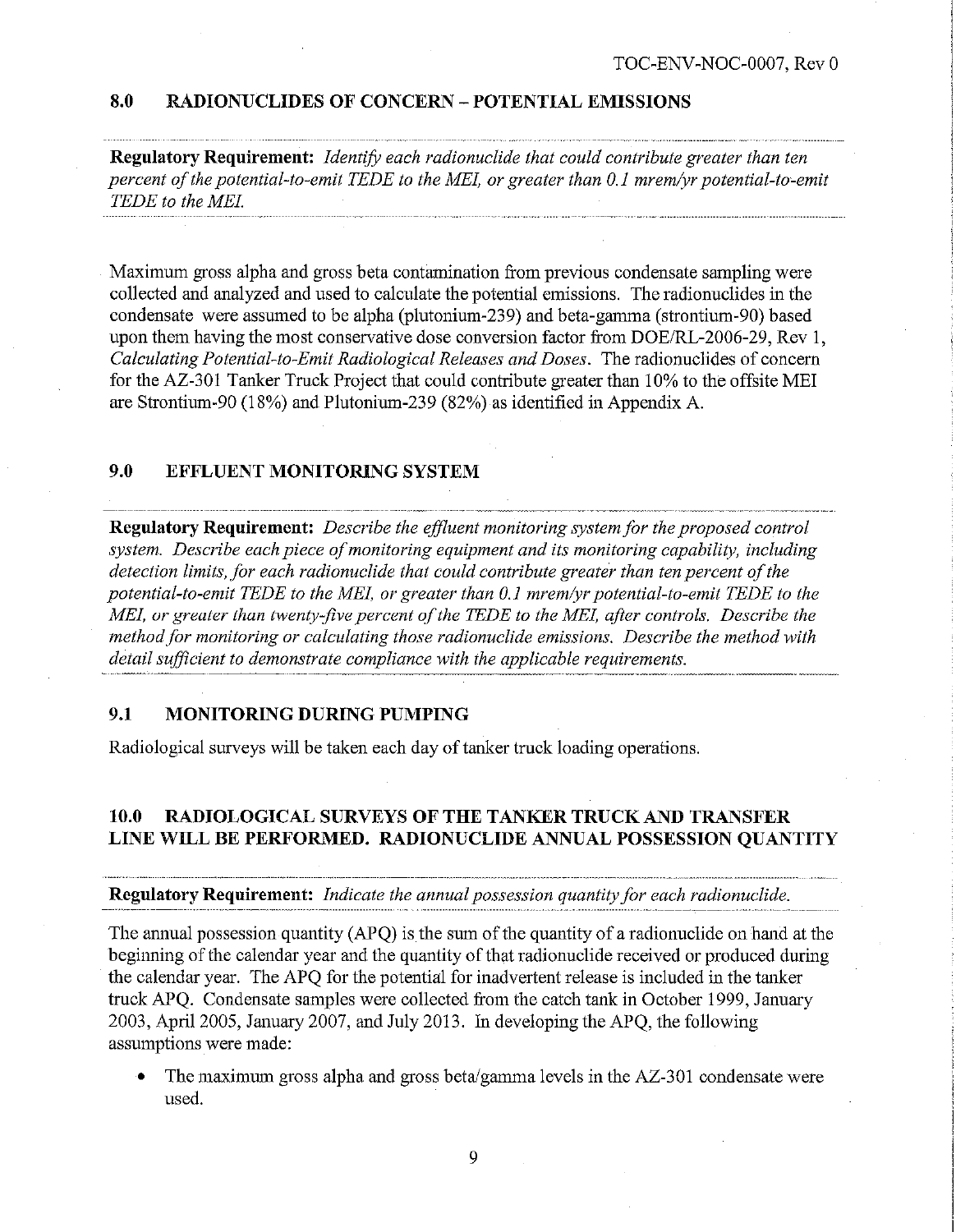- A safety factor of 45 was applied to the condensate concentration to allow for either increased volume of condensate or increased radioactive condensate concentrations.
- The total expected volume of condensate trucked in one year is expected to be approximately 480,000 liters (127,000 gallons).

| <b>Analyte</b> | APQ (Ci)     |
|----------------|--------------|
| $Sr-90$        | $9.36E + 01$ |
| Pu-239         | 9.57E-01     |
| Total          | $9.45E + 01$ |

#### **Table 2. Annual Possession Quantity**

#### **11.0 RADIONUCLIDE PHYSICAL AND RELEASE FORM** - **INVENTORY**

*Regulatory Requirement: Indicate the physical form and release form of each radionuclide in inventory: Particulate solids, vapor, or gas. Give the chemical form and ICRP 30 solubility class, ifknown.* 

The physical form of the radionuclides is expected to be a particulate having a release factor of l.OE-03 in accordance with WAC 246-247-030(21).

#### 12.0 RELEASE RATES

**Regulatory Requirement:** *(a) New emission unit(s): Give predicted release rates without any emissions control equipment (the potential-to-emit) and with the proposed control equipment using the efficiencies described in subsection (6) of WAC 246-247-ll0(b). Modified emission unit(s): Give predicted release rates without any emissions control equipment (the potential-toemit) and with the existing and proposed control equipment using the efficiencies described in subsection (6. Provide the latest year's emissions data or emissions estimates. In all cases, indicate whether the emission unit is operating in a batch or continuous mode.* 

The PTE is defined in WAC 246-247-030(21) as the rate of release of radionuclides from an emission unit based on the actual or potential discharge of the effluent stream that would result if all abatement control equipment did not exist, but operations are otherwise normal.

The PTE is determined by multiplying the APQ, discussed in Section 11.0, and applying the release factors of lE-03 defined in WAC 246-030-21(a) for particulates. An estimate of the continuous unabated and abated dose in mrem/yr to a MEI is determined by applying the doseper-unit release factors as published in DOE/RL-2006-29 Rev 1, *Calculating Potential-to-Emit*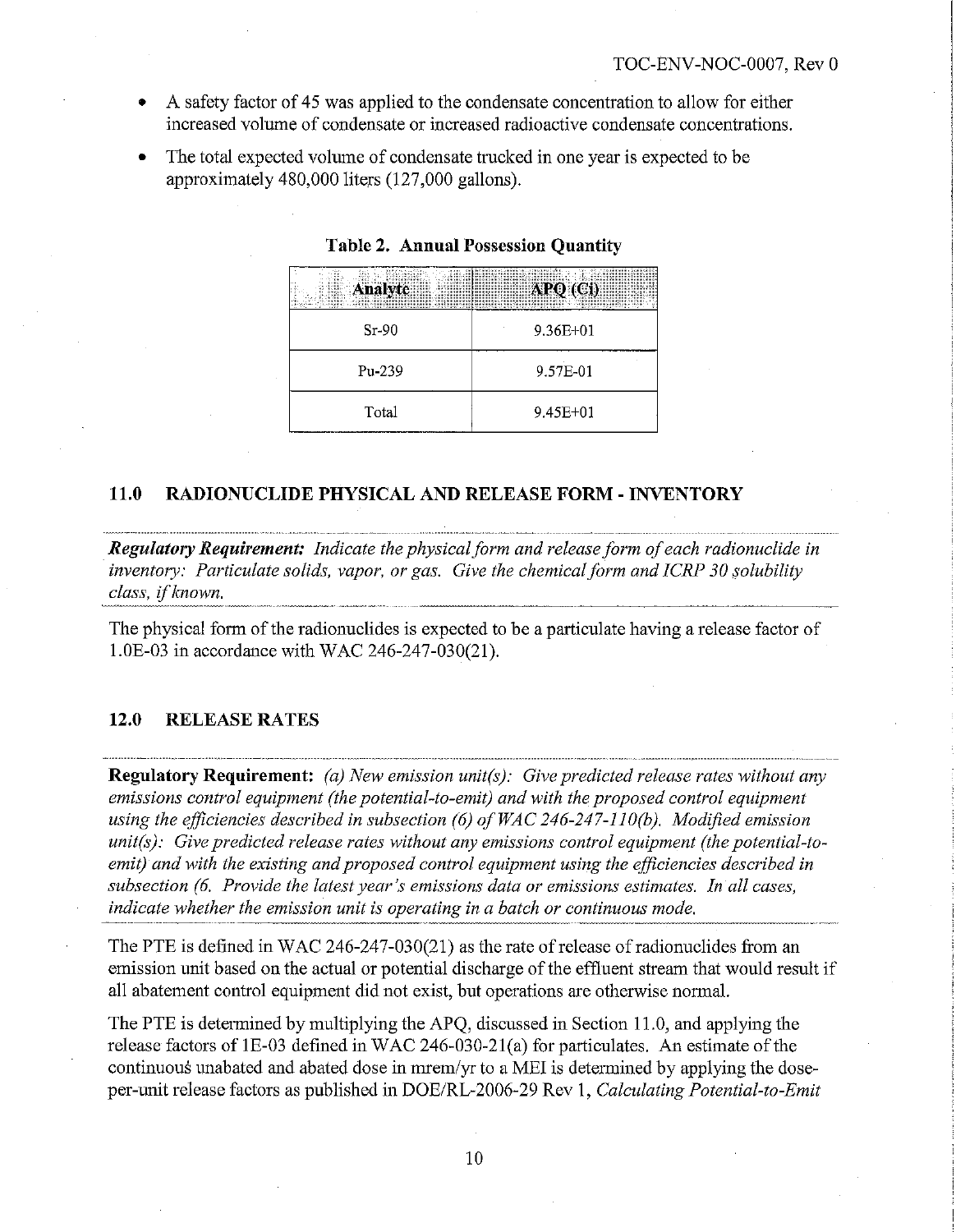*Radiological Releases and Doses.* Unabated and abated doses to the MEI in mrem/yr are further discussed in Section 14.0 and the calculation is shown in Appendix A.

The emissions from the tanker truck will be continuous except when the tanker truck is transporting the condensate for disposal when the HEP A filter will be valved off. Previous emissions or estimates from the AZ-301 tank, which would be comparable to the tanker truck emissions, are not available because the catch tank is exhausted as part of the 241-AY/AZ ventilation system.

#### **13.0 DISTANCES AND DIRECTION OF THE MAXIMALLY EXPOSED INDIVIDUAL**

------- ------------------------ -- -------- -------------------------------- -·· .. \_\_\_\_\_\_\_ ,, \_\_\_ \_ **Regulatory Requirement:** *Identify the MEI by distance and direction from the emission unit(s). The MEI is determined by considering distance, windrose data, presence of vegetable gardens, and meat or milk producing animals at unrestricted areas surrounding the emission unit.* 

The MEI is determined using Clean Air Act Assessment Package - 1988 (CAP-88) dispersion factors, which are derived for use on the Hanford Site and published in DOE/RL-2006-29 Rev 1, *Calculating Potential-to-Emit Radiological Releases and Doses.* 

The MEI is the offsite receptor because this individual receives the higher dose as noted in Section 15.0. DOE/RL-2006-29 Rev 1, Table 4-2 indicates the distances and direction of the offsite MEL For the AY/AZ Tank Farms in the 200 East Area, the offsite MEI is located 20,200 meters (12.6 miles) in an east southeast direction at the Hanford Site across the river from the Columbia Generating Station (Figure 1). The onsite MEI is located 16,630 m (10.3 miles) in an east southeast direction at the Columbia Generating Station.

### **14.0 TOTAL EFFECTIVE DOSE EQUIVALENT TO THE MAXIMALLY EXPOSED INDIVIDUAL**

**Regulatory Requirement:** *Calculate the TEDE to the MEI using an approved procedure (WAC 246-247-085). For each radionuclide ident/fied in subsection (8) of this section, determine the TEDE to the MEI for existing and proposed emission controls, and without any emission controls (the potential-to-emit) using the release rates from subsection (13) of this section. Provide all input data used in the calculations.* 

The estimated TEDE to the offsite MEI was determined by applying the highest (most conservative) offsite dose-per-unit release factor from Table 4-7, 200 East Area (DOE/RL-2006- 29), with an effective release height of less than 40 meters (131 feet). Appendix A shows the calculated abated dose to the offsite MEI to be 1.07E-05 mrem/yr for tanker truck operation.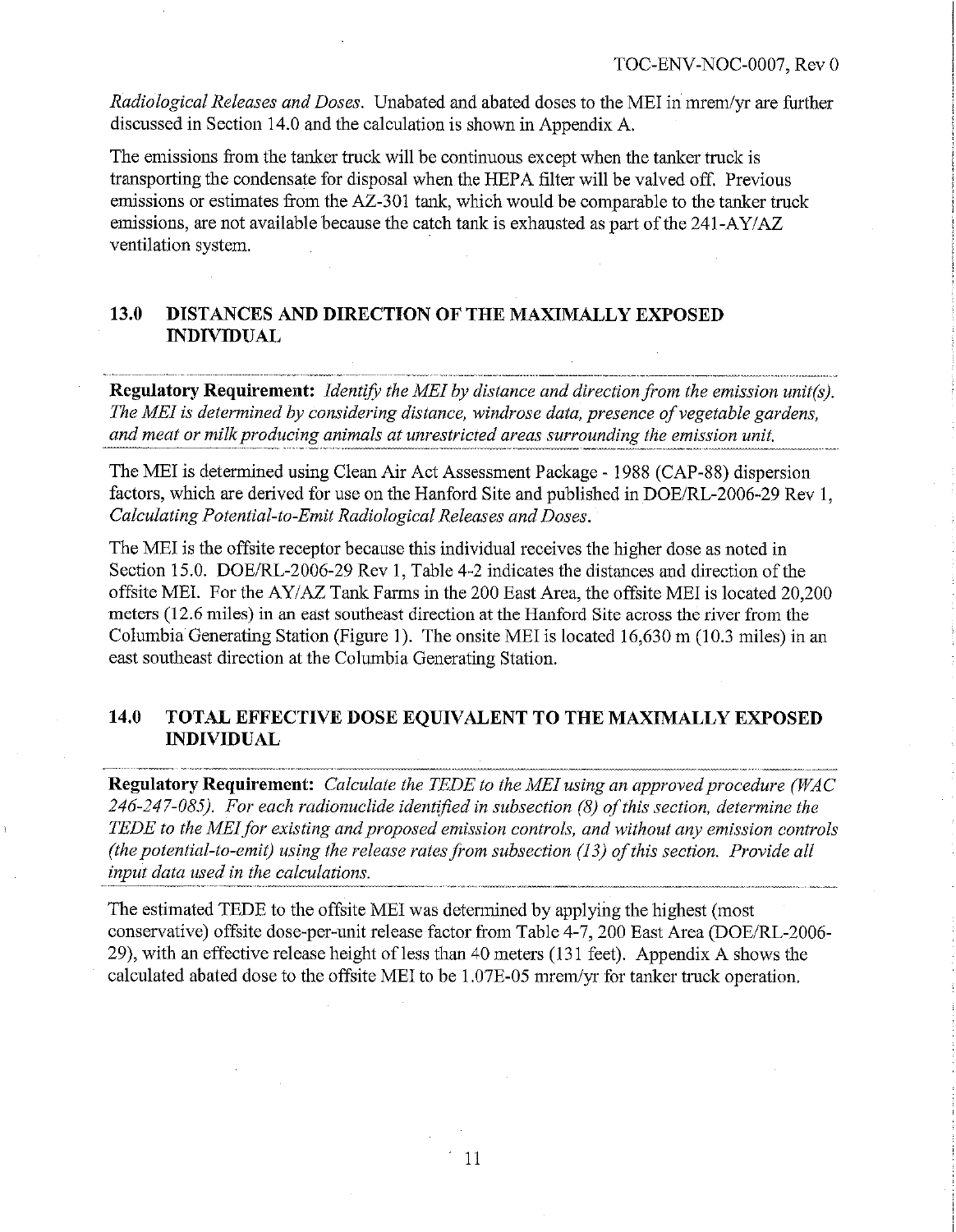## **15.0 COST FACTORS/BEST AVAILABLE RADIONUCLIDE CONTROL TECHNOLOGY OR BEST AVAILABLE RADIONUCLIDE CONTROL TECHNOLOGY COMPLIANCE DEMONSTRATION**

**Regulatory Requirement:** *Provide cost factors for construction, operation, and maintenance of the proposed control technology components and system, if a BARCT or ALARACT demonstration is not submitted with the NOC.* 

The AZ-301 Tanker Truck Project assumes that all radionuclides in the condensate are released during pumping and temporary storage. The tanker truck will have a vent with a radial HEP A filter to abate any potential radionuclides to allow the tank to breathe when being filled. The transfer hose from AZ-301 to the tanker truck will be a hose-in-hose configuration and the valves on the connections will be designed to minimize any inadvertent release upon disconnection. Washington State Department of Health has provided guidance that HEPA filters are the Best Available Radionuclide Control Technology (BARCT) for particulate emissions (AIR 92-107). Because the radionuclides of concern are particulates, it is proposed that the HEPA filter controls described in Section 6 and compliance with technology described in Section 7 be accepted as BARCT.

#### **16.0 DURATION OR LIFETIME**

**Regulatory Requirement:** *Provide an estimate of the lifetime for the facility process with the emission rates provided in this application.* 

It is anticipated that the AZ-301 Tanker Truck Project will start in December of 2013 and will continue until an alternate or more permanent solution to the tank space issues are resolved. A permanent tie into a pipeline to ETF was investigated and was not able to meet the schedule and determined to be cost prohibitive.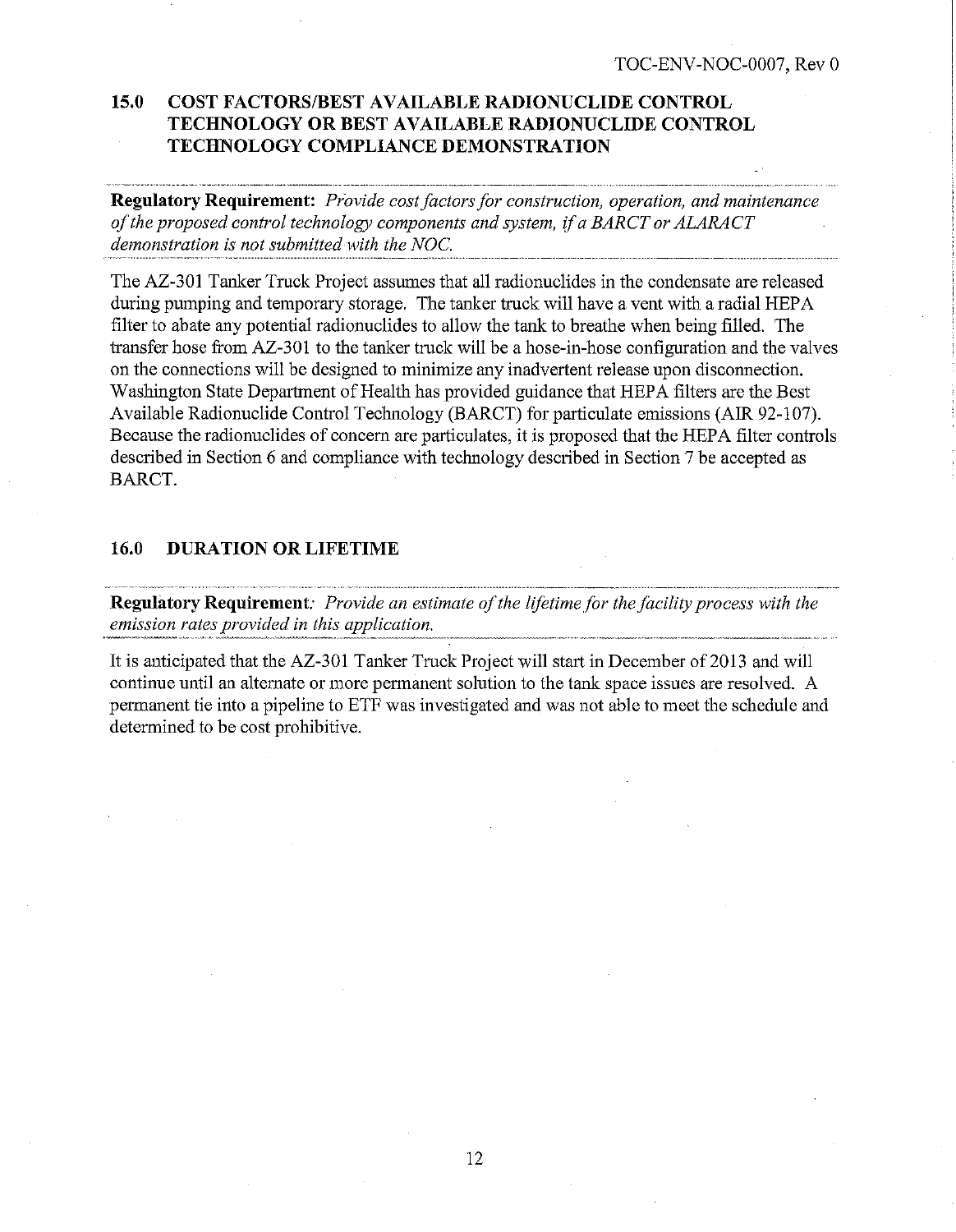#### **17.0 CONTROL TECHNOLOGY STANDARDS**

**Regulatory Requirement:** *Indicate which of the following control technology standards have been considered and will be complied with in the design and operation of the emission unit(s) described in this application:* 

- ASME/ANSI AG-1, *Code on Nuclear Air and Gas Treatment* (where there are conflicts in standards with the other listed references, this standard shall take precedence)
- ASME/ANSI N509, *Nuclear Power Plant Air-Cleaning Units and Components*
- ASME/ANSI N510, *Testing of Nuclear Air Treatment Systems*
- ASME/ ANSI NQA-1, *Quality Assurance Program Requirements for Nuclear Facilities*
- 40 CPR 60, *Appendix A, Methods 1, lA, 2, 2A, 2C, 2D, 4, 5, and 17*
- ANSI N13.l, *Guide to Sampling Airborne Radioactive Materials in Nuclear Facilities.*

*For each standard not so indicated, give reason(s) to support adequacy of the design and operation of the emission unit(s) as proposed.*   $\frac{1}{\sqrt{1-\frac{1}{\sqrt{1-\frac{1}{\sqrt{1-\frac{1}{\sqrt{1-\frac{1}{\sqrt{1-\frac{1}{\sqrt{1-\frac{1}{\sqrt{1-\frac{1}{\sqrt{1-\frac{1}{\sqrt{1-\frac{1}{\sqrt{1-\frac{1}{\sqrt{1-\frac{1}{\sqrt{1-\frac{1}{\sqrt{1-\frac{1}{\sqrt{1-\frac{1}{\sqrt{1-\frac{1}{\sqrt{1-\frac{1}{\sqrt{1-\frac{1}{\sqrt{1-\frac{1}{\sqrt{1-\frac{1}{\sqrt{1-\frac{1}{\sqrt{1-\frac{1}{\sqrt{1-\frac{1}{\sqrt{1-\frac{1}{\sqrt{1-\frac{1$ 

The control technology standards in WAC 246-247-110, Appendix A have been considered as applicable as described below. The radial filter on the vacuum pump exhaust will be selected based upon DOE-HDBK-1169-2033, *Nuclear Air Cleaning Handbook,* which consolidates the requirements of ASME AG-1-2009, ASME N50-2002, ASME N510-2007, and ASME N511- 2007. National Codes and Standards, as specified in AZ-301 tanker truck project design documents, will be followed. Consistent with existing requirements and practices the radial filters will be replaced annually.

- ASME/ ANSI AG-I, *Code on Nuclear Air and Gas Treatment* (where there are conflicts in standards with the other listed references, this standard shall take precedence)
	- The tanker truck HEPA filter will be a 40 cfm radial filter that will meet applicable requirements of ASME AG-I.
- ASME/ANSI N509, *Nuclear Power Plant Air-Cleaning Units and Components* 
	- This standard covers the design, construction, qualification and testing of air cleaning units, the AZ-301 Tanker Truck Project does not have these systems so the standard is not applicable.
- ASME/ ANSI N 510, *Testing of Nuclear Air Treatment Systems* 
	- The tanker truck HEPA filter will not be testable per ANSI N510. The HEPA filter will be replaced annually.
- ASME/ANSI NQA-1, *Quality Assurance Program Requirements for Nuclear Facilities* 
	- The AZ-301 Tanker Truck Project will adhere to the Tank Farms NQA-1 standards for the air emission components.
- Title 40, *Code of Federal Regulations,* Part 60, "Standards of Performance for New Stationary Sources," Appendix A, "Test Methods," Methods I, IA, 2, 2A, 2C, 2D, 4, 5, and 17 (40 CPR 60).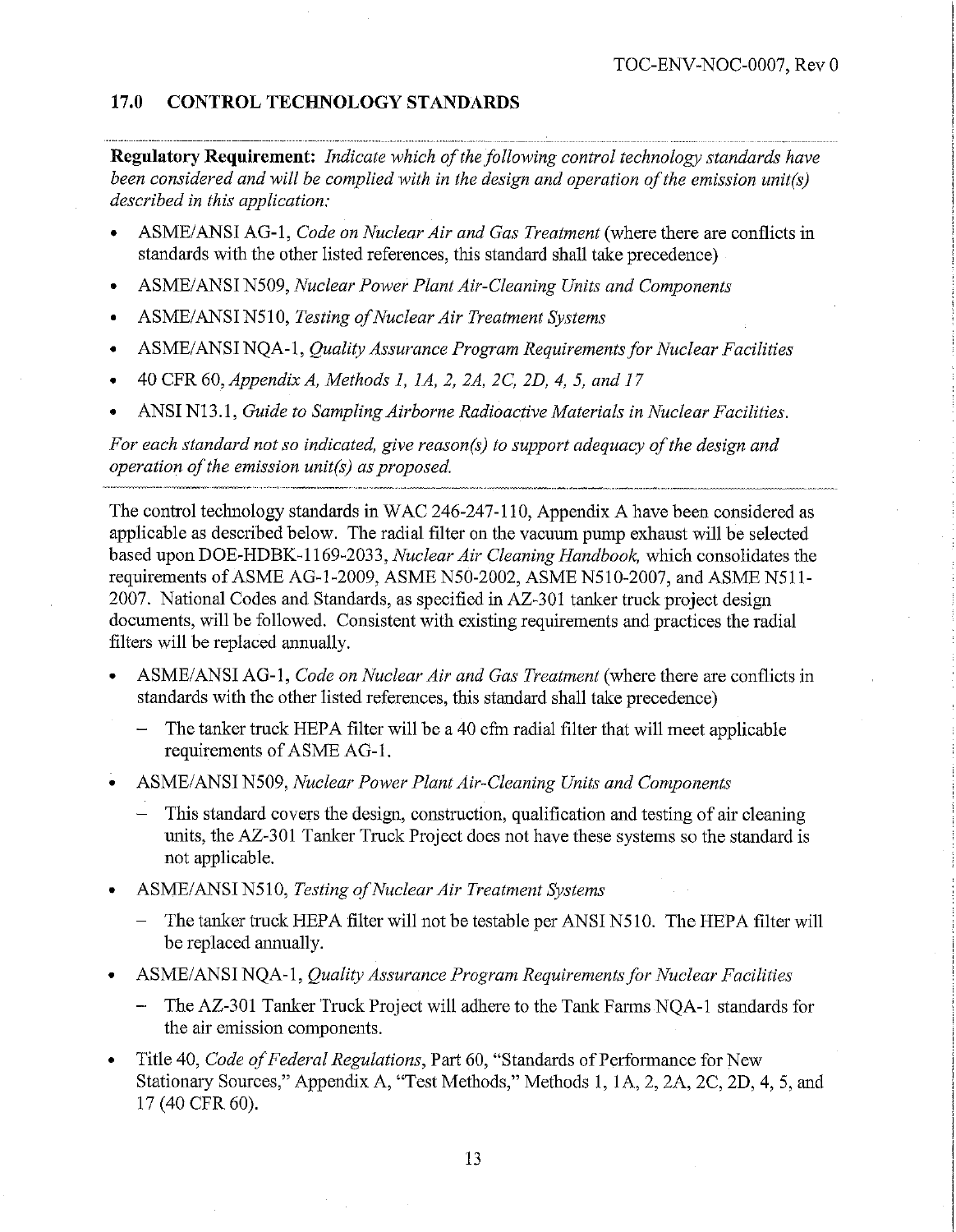- These methods are for stacks and duct sampling systems, because of the expected low emission rates a graded approach is being used for sampling. The tanker truck HEP A filters will be replaced annually.
- ANSI Nl3. l, *Guide to Sampling Airborne Radioactive Materials in Nuclear Facilities.* 
	- This standard applies to sampling and monitoring stacks and ducts and a graded approach as described in ANSI N13.1 was employed and administrative controls and limited monitoring as described in Sections 6.1, 6.2 and 9.1 will be used.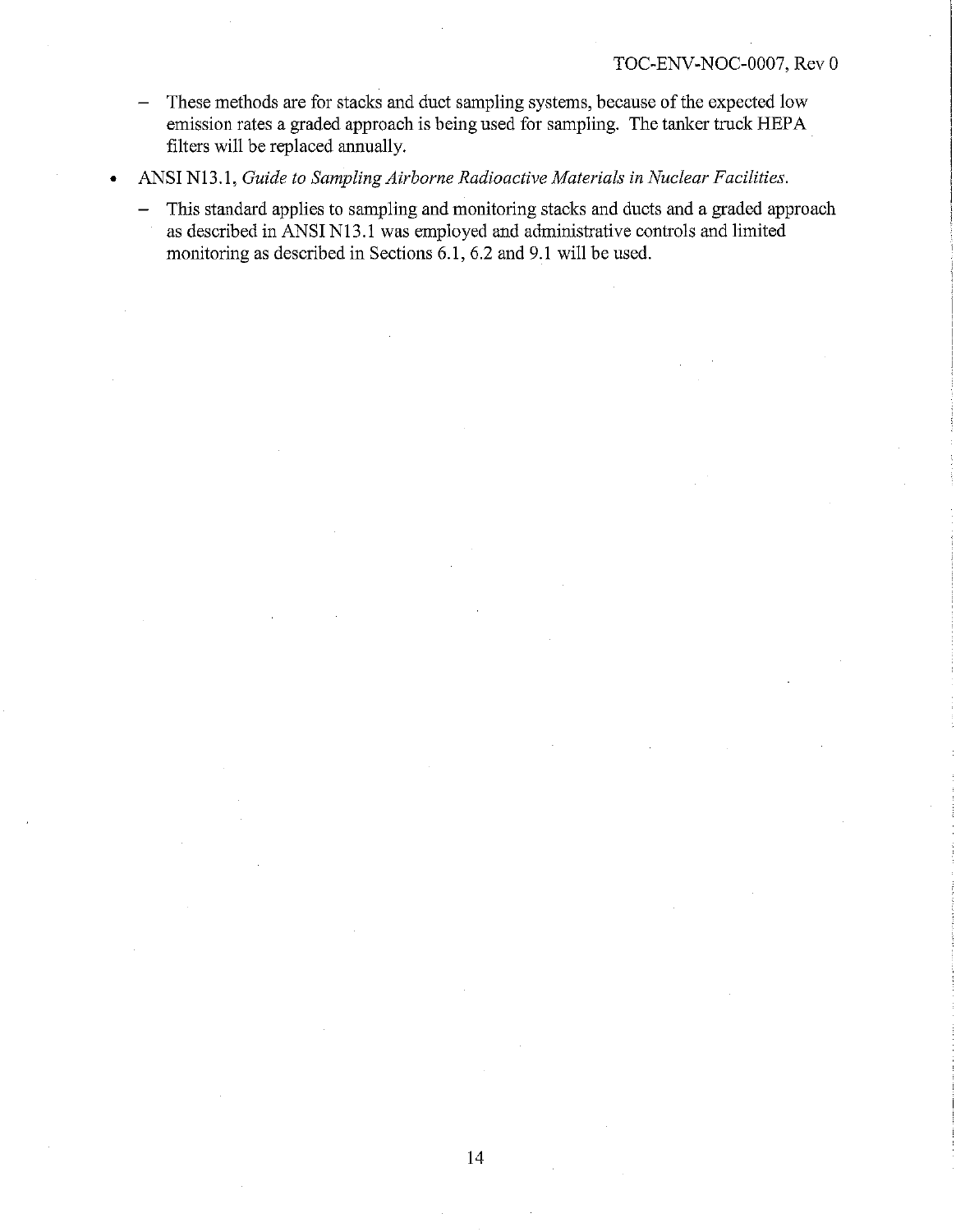#### **18.0 REFERENCES**

- 40 CFR 61, "National Emission Standards for Hazardous Air Pollutant," *Code of Federal Regulations,* as amended
- AIR 92-107, October 5, 1992, Letter from Allen W. Conklin, Washington Department of Health to James D. Bauer, Department of Energy, Richland, Washington
- ALARACT 5.1, *Tank Farm ALARACT Demonstration for Soil Excavation,*
- DOE-HDBK-1169-2033, Nuclear Air Cleaning Handbook, U.S. Department of Energy, Washington, D.C.
- DOE/RL-2006-29, Rev 1, *Calculating Potential-to-Emit Radiological Releases and Doses,* U.S. Department of Energy, Richland Operations Office, Richland, Washington.
- DOE/RL-2013-12, Rev. 0, *Radionuclide Air Emissions Report for the Hanford Site, Calendar Year 2012,* U.S. Department of Energy, Richland Operations Office, Richland, Washington.
- *Engineering Unit Conversions,* M. R. Lindeburg, P.E., Second Edition, 1990, Professional Publications, Inc., Belmont, California.
- FF-01, 2012, *Radioactive Air Emissions License for the Department of Energy Richland Office Hanford Site,* State of Washington Department of Health, Office of Radiation Protection, Olympia, Washington.
- RPP-RPT-56012, Final Report for Analysis of AZ-301 Catch Tank Samples Collected in July 2013, Washington River Protection Solutions, Richland, Washington.
- SVF-2795, Rev. 0, 2013, SVF-2795 AZ-301 Tanker Truck Emissions.xlsx, Washington River Protection Solutions, Richland, Washington.
- TFC-PLN-02, "Quality Assurance Program Description", Washington River Protection Solutions, Richland, Washington.
- WAC 197-11, "SEPA Rules," *Washington Administration Code,* as amended.
- WAC 246-247, "Radiation Protection -Air Emissions," *Washington Administrative Code,* as amended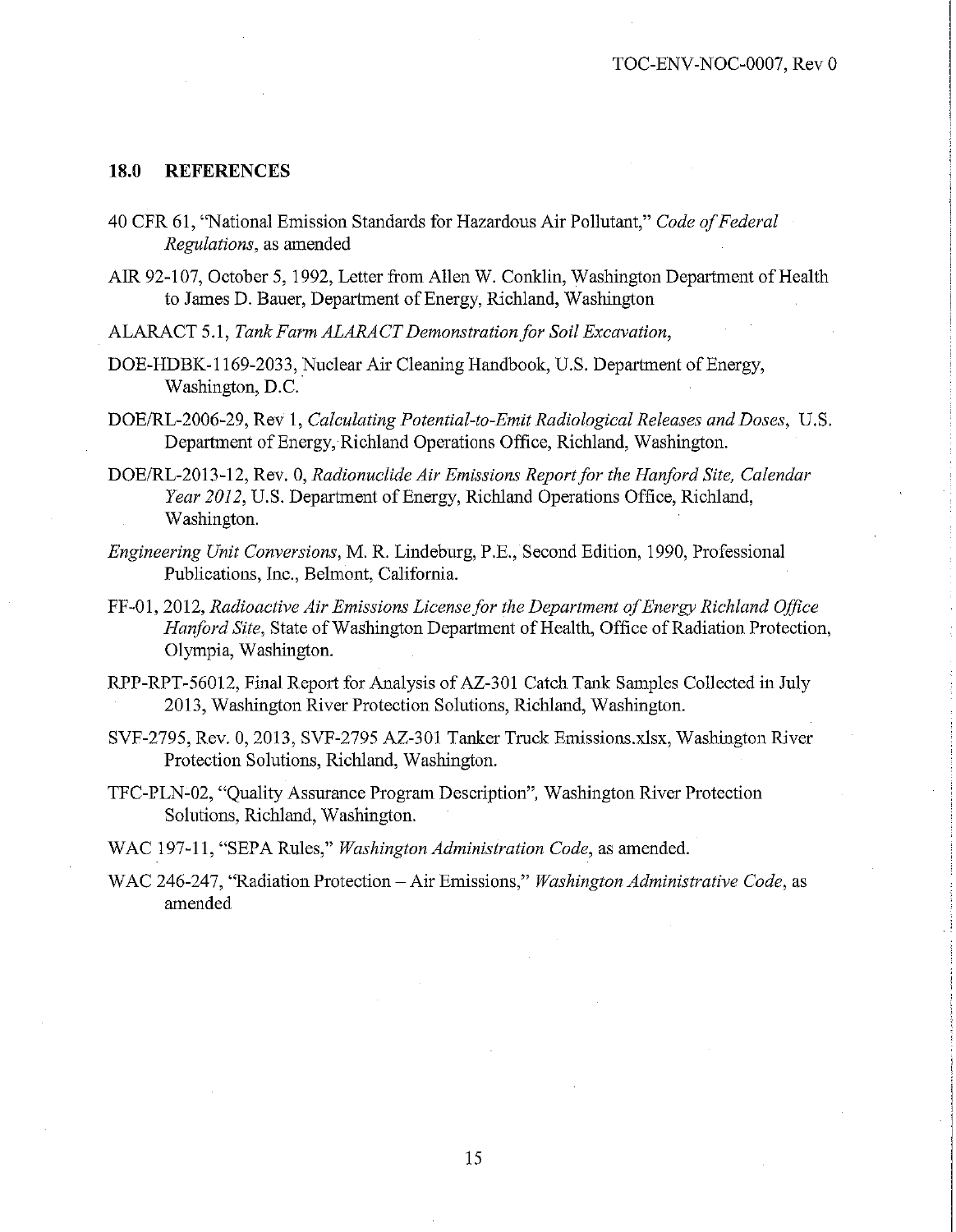**APPENDIX A: AZ-301 TANKER TRUCK EMISSIONS**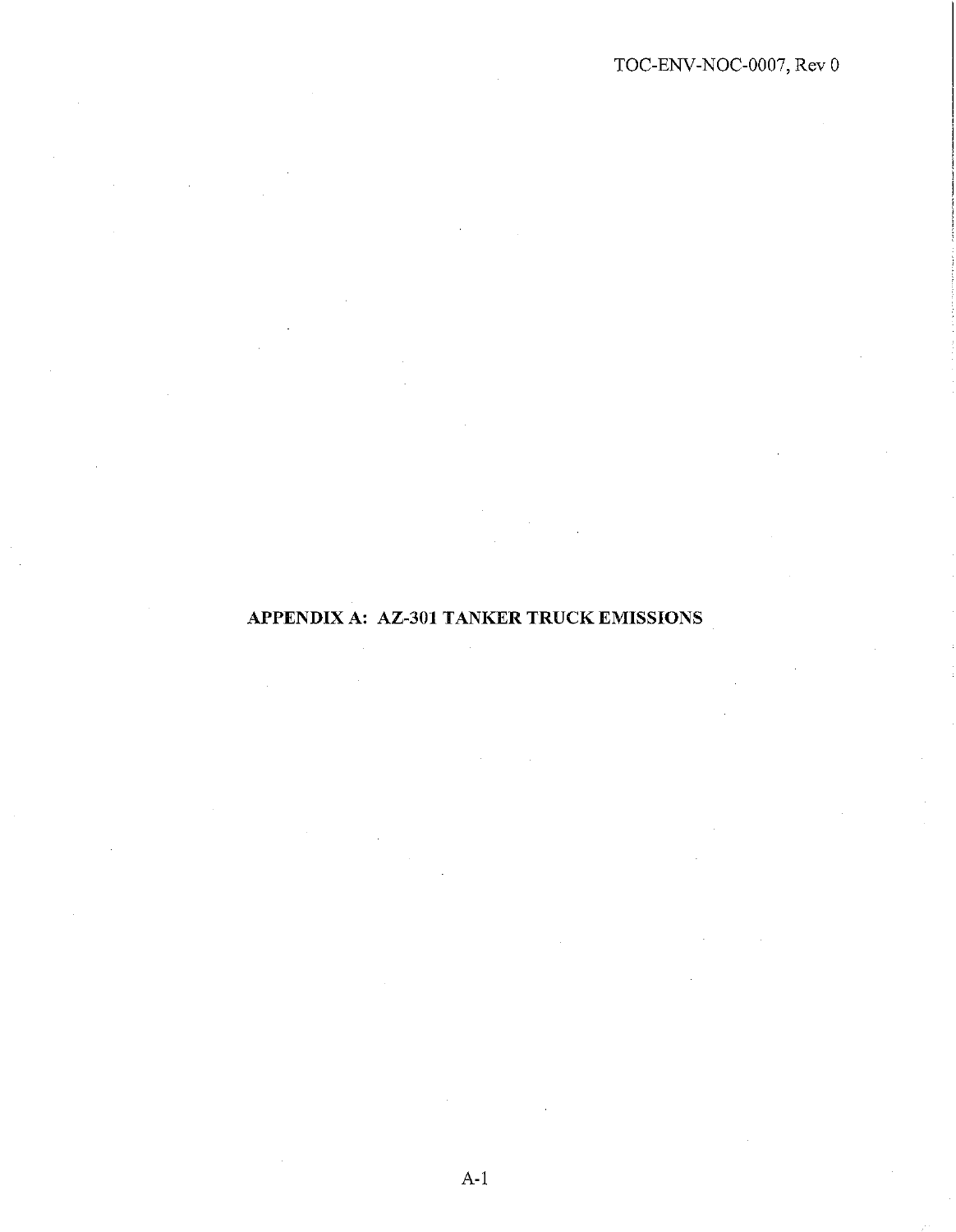|                       | APQ (Ci) | Release<br>Fraction | Unabated<br>Release<br>(C1) | Abated<br>Release<br>(Ci) | MAX Dose-<br>per-Unit-<br>Release<br>Factor - 200E<br><b>OFFSITE</b><br>MEI <sup>2</sup><br>(mrem/Ci) | OFFSITE<br>Unabated<br>Dose<br>(mrem/yr) | <b>OFFSITE</b><br>Abated<br>Dose<br>(mrem/yr | OFFSITE<br>Contribution<br>to Dose<br>(%) | MAX<br>Dose-per-<br>Unit-<br>Release<br>Factor -<br>200E<br><b>ONSITE</b><br>MEI <sup>-</sup><br>(mrem/Ci) | <b>ONSITE</b><br>Unabated<br>Dose<br>(mrem/yr) | <b>ONSITE</b><br>Abated<br>Dose<br>(mrem/yr) | <b>ONSITE</b><br>Contribution<br>to Dose<br>(%) |
|-----------------------|----------|---------------------|-----------------------------|---------------------------|-------------------------------------------------------------------------------------------------------|------------------------------------------|----------------------------------------------|-------------------------------------------|------------------------------------------------------------------------------------------------------------|------------------------------------------------|----------------------------------------------|-------------------------------------------------|
|                       | В        | C                   | $D = B^*C$                  | $E=D/200$<br>0            |                                                                                                       | $G = D^*F$                               | $H=E^*F$                                     | $I=H/(sum H)$                             |                                                                                                            | K=D*J                                          | L=E*J                                        | $M=L/(sum L)$                                   |
| Strontium-90          |          |                     |                             |                           |                                                                                                       |                                          |                                              |                                           |                                                                                                            |                                                |                                              |                                                 |
| (beta/gamma)          | 9.36E+01 | 1.00E-03            | 9.36E-02                    | 4.68E-05                  | 1.88E-01                                                                                              | 1.76E-02                                 | 8.80E-06                                     | 82%                                       | 1.14E-02                                                                                                   | 1.07E-03                                       | 5.33E-07                                     | 18%                                             |
| Plutonium-239 (alpha) | 9.57E-01 | 1.00E-03            | 9.57E-04                    | 4.79E-07                  | 4.00E+00                                                                                              | 3.83E-03                                 | 1.91E-06                                     | 18%                                       | 5.03E+00                                                                                                   | 4.82E-03                                       | 2.41E-06                                     | 82%                                             |
| Totals                | 9.45E+01 |                     | 9.45E-02                    | 4.73E-05                  |                                                                                                       | 2.14E-02                                 | 1.07E-05                                     | 100%                                      |                                                                                                            | 5.88E-03                                       | 2.94E-06                                     | 100%                                            |

## **Radioactive Emissions - Tanker Truck<sup>1</sup>**

<sup>1</sup> See Radioactive Emissions – Inadvertent Releases table for the maximum radionuclide concentration (column B).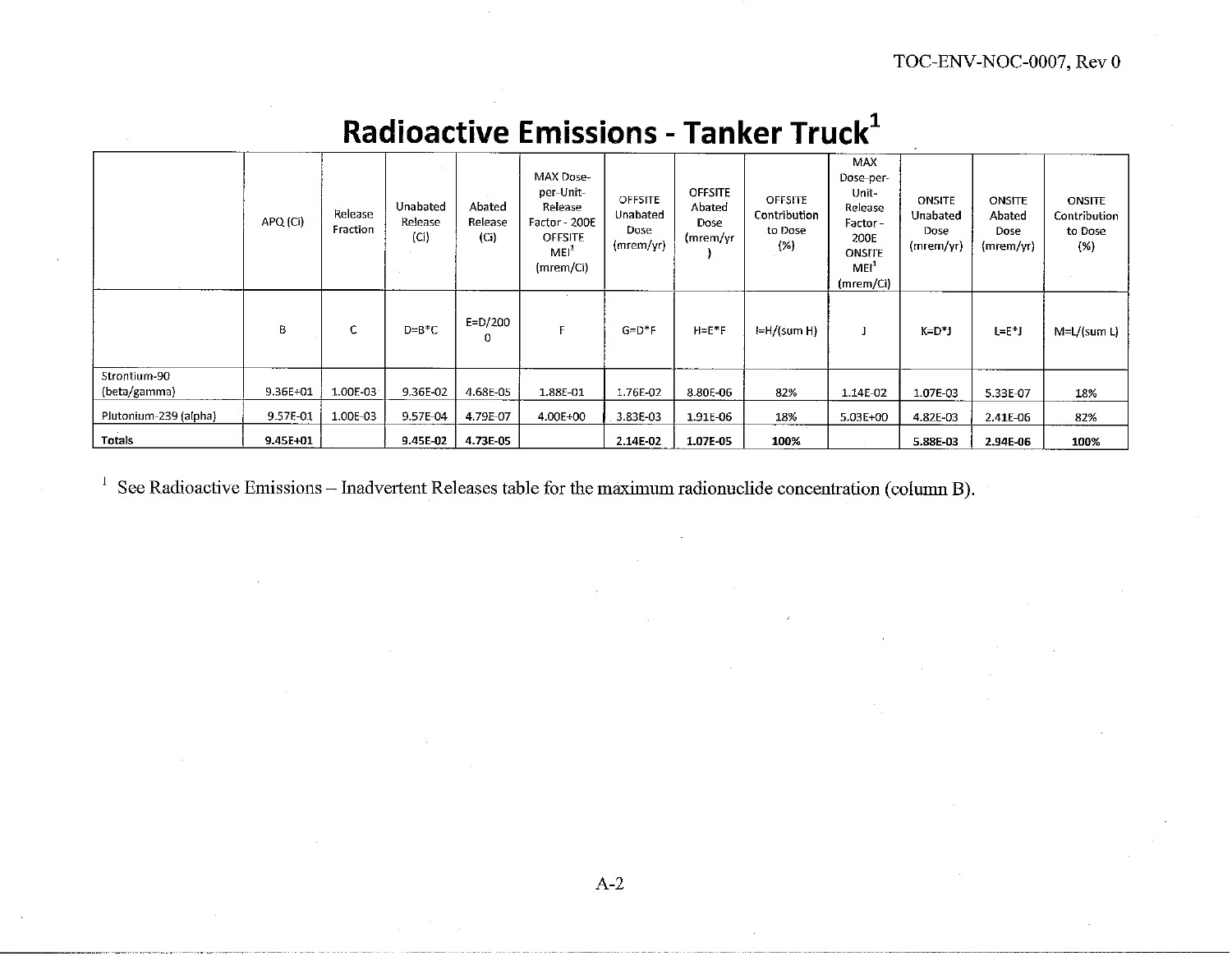|                           | Concentration<br>(C <sub>i</sub> /L) | Volume<br>of Spills<br>(L) | Spills APQ<br>(Ci) | Release<br>Fraction | Unabated<br>Release<br>(Ci) | MAX Dose-per-<br>Unit-Release<br>Factor - 200E<br>OFFSITE MEI <sup>+</sup><br>(mrem/Ci) | <b>OFFSITE</b><br>Unabated<br>Dose<br>(mrem/yr) | <b>OFFSITE</b><br>Contribution<br>to Dose<br>(%) | MAX Dose-<br>per-Unit-<br>Release<br>Factor - 200E<br>ONSITE MEI <sup>-</sup><br>(mrem/Ci) | <b>ONSITE</b><br>Unabated<br>Dose<br>(mrem/yr) | <b>ONSITE</b><br>Contribution<br>to Dose<br>(%) |
|---------------------------|--------------------------------------|----------------------------|--------------------|---------------------|-----------------------------|-----------------------------------------------------------------------------------------|-------------------------------------------------|--------------------------------------------------|--------------------------------------------------------------------------------------------|------------------------------------------------|-------------------------------------------------|
|                           | B                                    | C                          | $D=B^*C$           | E.                  | $F = D^*E$                  | G                                                                                       | $H = F^*G$                                      | $I=H/(sum H)$                                    |                                                                                            | $K = F * J$                                    | $L=K/(sum K)$                                   |
| Strontium-90 (beta/gamma) | 1.94E-04                             | 20                         | 3.87E-03           | 1,00E-03            | 3.87E-06                    | 1.88E-01                                                                                | 7.28E-07                                        | 82%                                              | 1.14E-02                                                                                   | 4.41E-08                                       | 18%                                             |
| Plutonium-239 (Alpha)     | 1.98E-06                             | 20                         | 3.96E-05           | 1.00E-03            | 3.96E-08                    | 4.00E+00                                                                                | 1.58E-07                                        | 18%                                              | 5.03E+00                                                                                   | 1.99E-07                                       | 82%                                             |
| <b>Totals</b>             | 1.95E-04                             |                            |                    |                     | 3.91E-06                    |                                                                                         | 8.86E-07                                        | 100%                                             |                                                                                            | 2.43E-07                                       | 100%                                            |

## **Radioactive Emissions - Inadvertent Releases**